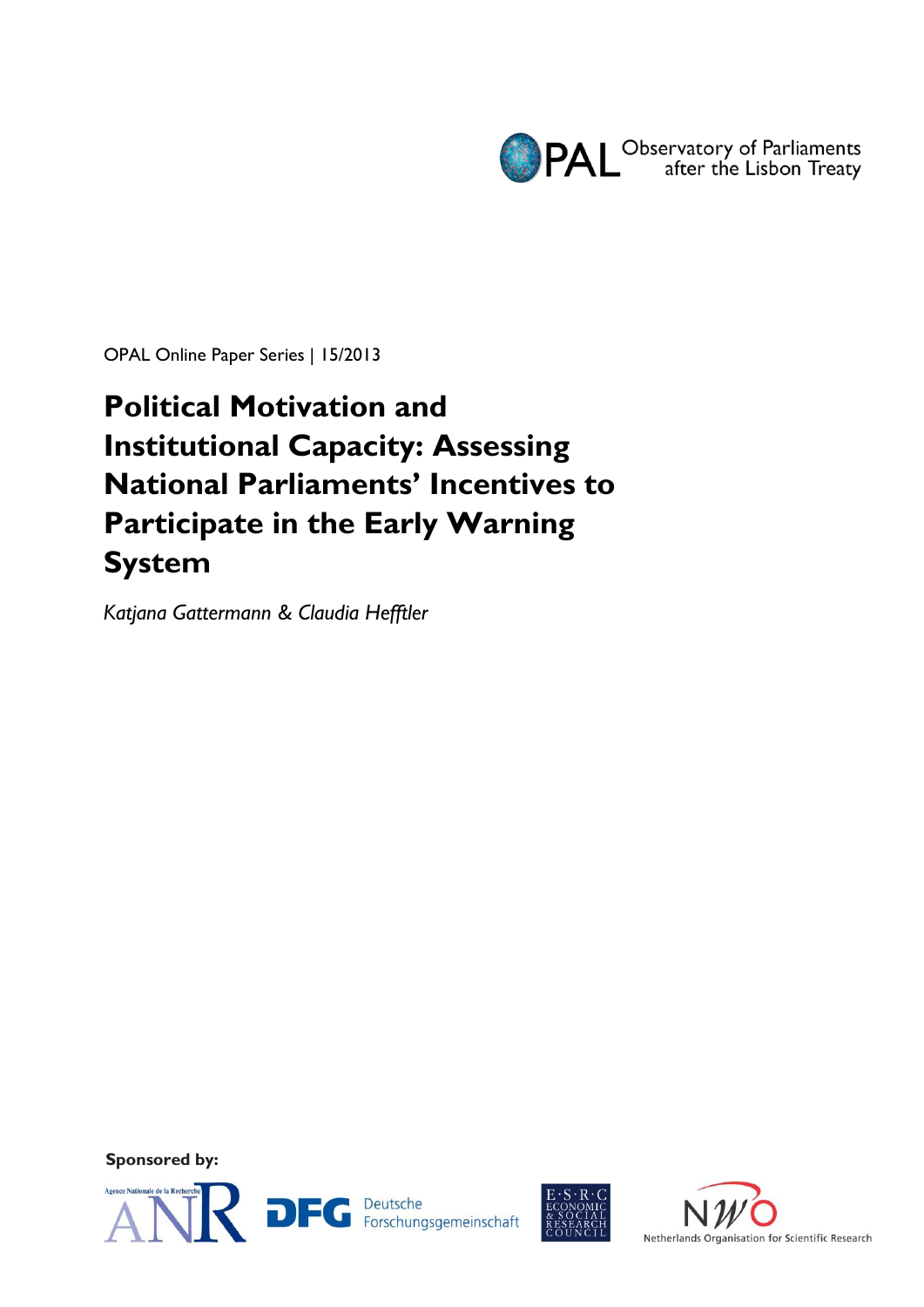This online paper series is published by the **Observatory of Parliaments after the Lisbon Treaty** (OPAL).

OPAL is a scientific consortium comprising researchers from four partner institutions:









**University of Cologne** 

OPAL Online Papers are published at **www.opal-europe.org**.

**Series Editors:** Thomas Christiansen, Anna-Lena Högenauer & Ariella Huff **ISBN**: 978-94-91704-05-5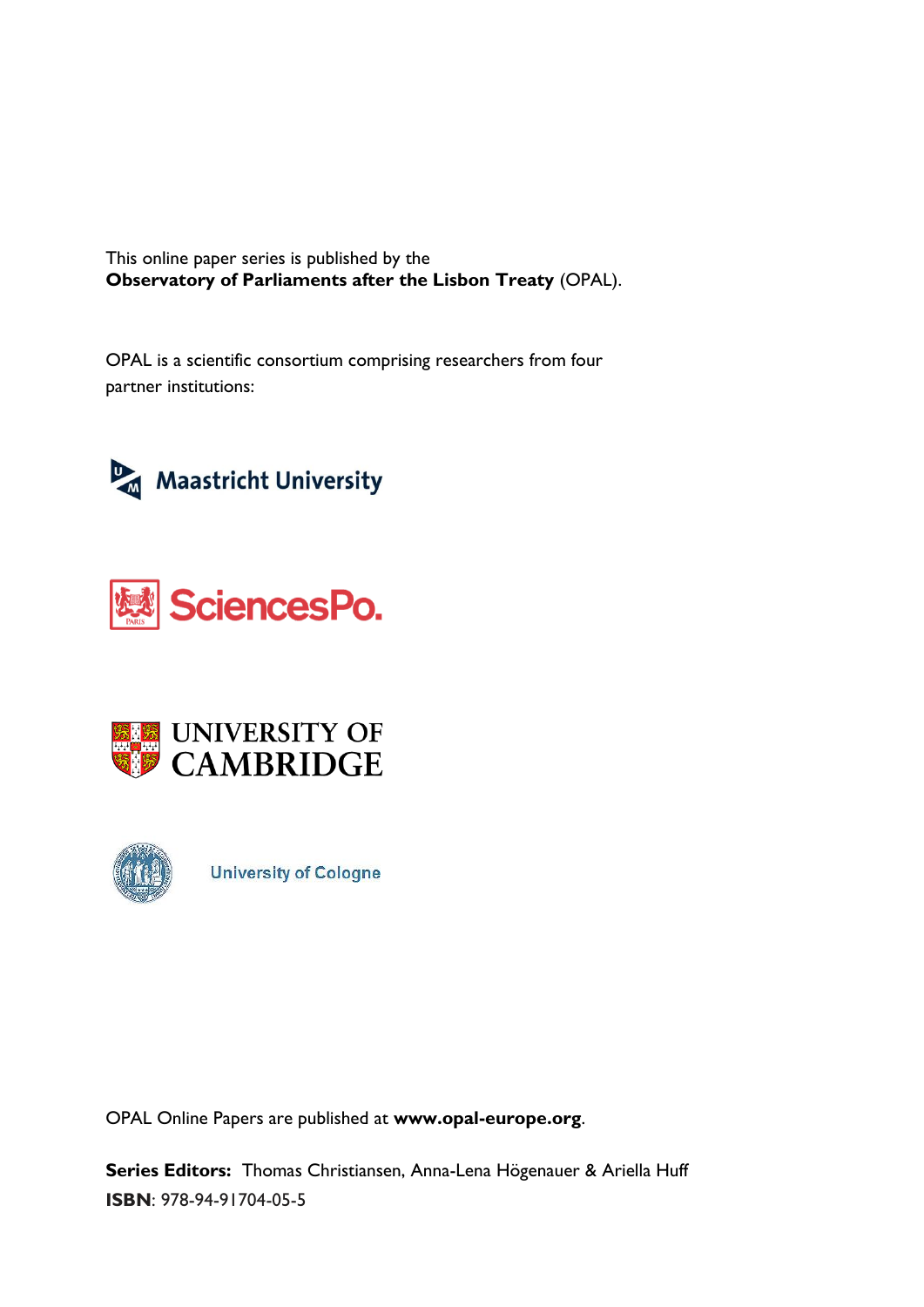# Political Motivation and Institutional Capacity: Assessing National Parliaments' Incentives to Participate in the Early Warning System

*Katjana Gattermann & Claudia Hefftler*

#### **Abstract**

*The Early Warning System gives national parliaments the right to intervene in European Union policy-making. This paper systematically investigates their incentives to submit reasoned opinions on subsidiarity infringements. To do so, it analyses the reactions of 40 parliamentary chambers to 342 draft legislative acts between 1 January 2010 and 31 May 2013 by ReLogit models (King and Zeng 1999a, 1999b). The paper finds that their political motivation rather than their institutional capacity explains cross-chamber and inter-temporal variation. Higher levels of party political contestation over EU integration and the salience of a draft legislative act have a positive effect on the odds of submitting reasoned opinions. Furthermore, economic recession has a negative effect, while chambers under a minority government are more active. However, the paper also finds that sectoral committees play an important role in the review process. The findings are discussed with reference to the role of national parliaments in EU democracy.*

Keywords: Early warning mechanism, national parliaments, political contestation, resources, salience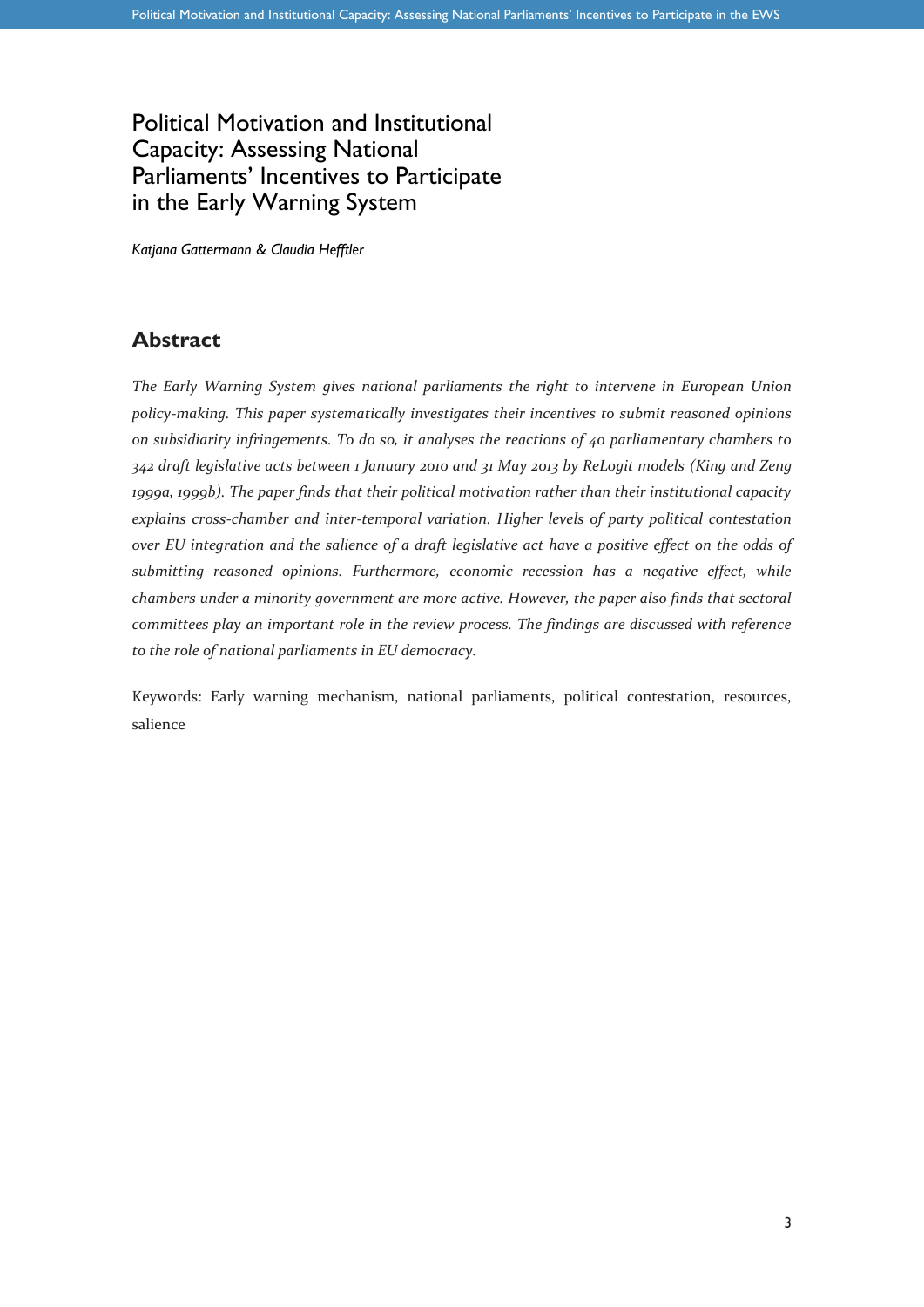# Political Motivation and Institutional Capacity: Assessing National Parliaments' Incentives to Participate in the Early Warning System

*Katjana Gattermann & Claudia Hefftler<sup>1</sup>*

#### **Introduction**

-

With the rising impact of European Union (EU) decision-making on European citizens' daily life, the question of an adequate democratic order at Union level becomes ever more pressing. The most recent treaty changes introduced the 'Early Warning System' (EWS, see Protocol II, TEU) providing national parliaments with the right to intervene in EU policy-making by submitting reasoned opinions on draft legislative acts as part of the subsidiarity procedure. Provided they meet the threshold of the so-called 'yellow card' with one third of their votes the Commission is obliged to review its initiative and then decides whether to maintain, amend or withdraw it.<sup>2</sup>

In the literature the merits of the EWS are debated controversially. Some authors see the chance of national parliaments forming a 'virtual third chamber' at Union level (Cooper 2012), or potentially acting as 'Conseil d'état' of the EU (Kiiver 2011). Other studies point out a number of challenges for national parliaments´ active engagement in the EWS: the short time period of eight weeks is considered a constraint (e.g., Neuhold 2011: 11, Paskalev 2009: 7, Knutelská 2011: 335); national parliaments may also lack resources in terms of time and staff (e.g., Fraga 2005: 499, Paskalev 2009: 6); or the review is centred on the European Affairs Committee (EAC) rather than sectoral committees (e.g., Winzen 2012: 660, Neuhold 2011, Hegeland and Neuhold 2002). A more structural criticism considers the basic set-up of the EWS which disregards the majorityopposition cleavage in parliament (Raunio 2009; 2010; Cooper 2012: 449; Kiiver 2006: 162-3).

First empirical assessments of the EWS have shown a very limited use of the new instrument (see Bellamy and Kröger 2012: 14; de Wilde 2012: 12; Hefftler 2013; Neuhold 2011; Raunio 2010). However, the conditions under which parliaments issue reasoned opinions have not been empirically tested in a large-N study. This paper seeks to explain variation in the submission of reasoned opinions across 40 chambers in the EU-27. To do so, we systematically study their reactions to 342 draft legislative acts between 1 January 2010 and 31 May 2013. Even though the

<sup>&</sup>lt;sup>1</sup> We wish to thank Katrin Auel, Thomas Christiansen, Benjamin Egerod, Mads Dagnis Jensen, Alison Johnston, Haris Kountouros, Erik Miklin, Christine Neuhold and the participants of the 2013 OPAL Conference in Berlin and the 2013 ECPR General Conference in Bordeaux. Any errors or omissions remain our own. The research conducted in this paper was funded by the DFG as part of an Open Research Area Fund (ARN-DFG-ESRC-NWO) and the 'Nachwuchs-Professorinnenprogramm' at the University of Cologne.

 $2$  Two votes are allocated to each parliament (one vote per chamber in bicameral systems). Only a simple majority of the votes is needed for an 'orange card', in which case the European Parliament and the Council provide their opinion on the proposal (Protocol 2, art. 7, TEU).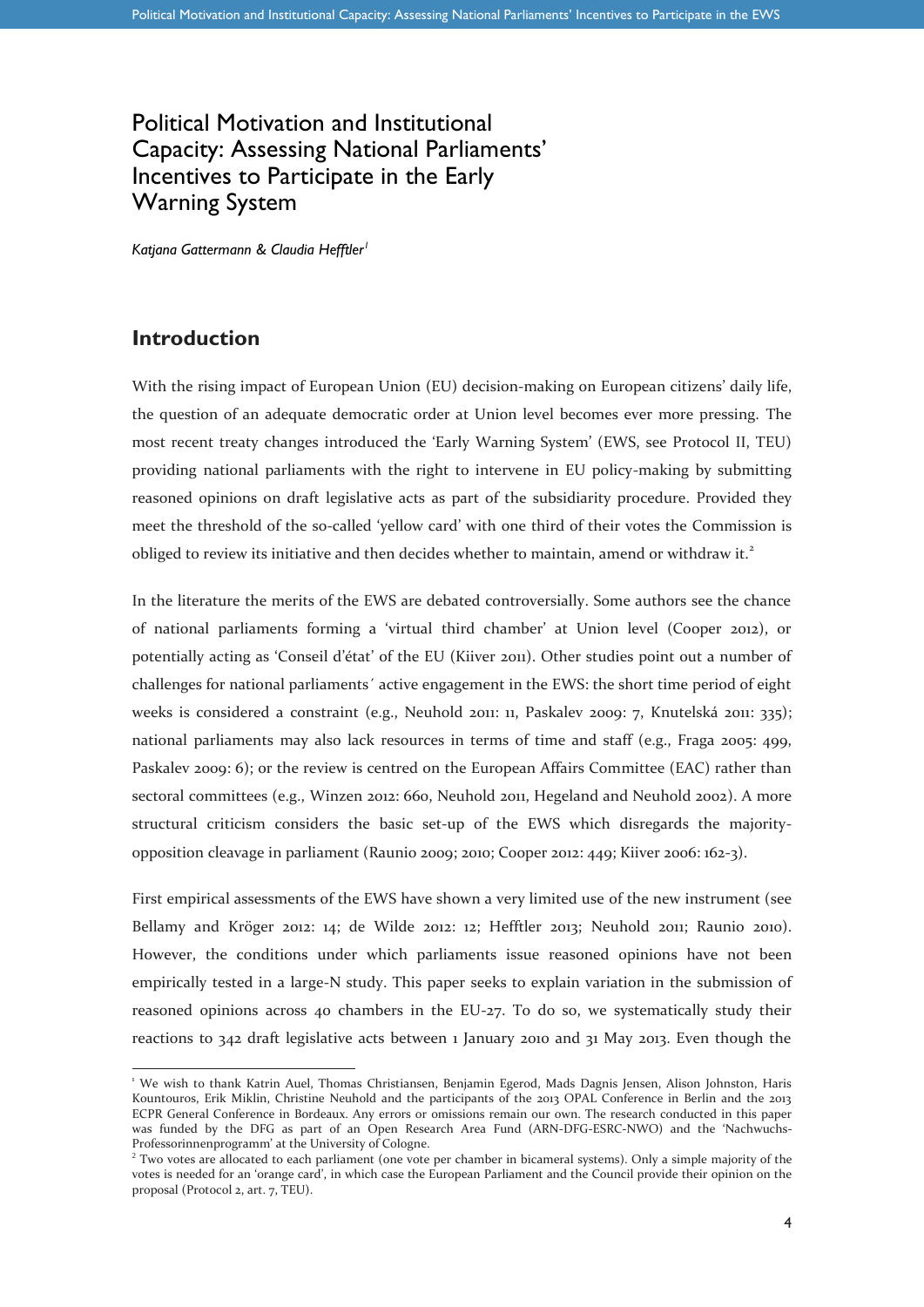relative number increases over time, only 234 reasoned opinions have been submitted by individual chambers during that period. Hence, we assess under what conditions national parliaments actually do voice their concerns within the EWS. We estimate our results by specific multivariate logistic regression models for rare events data (see King and Zeng 1999a, 1999b).

Taking a rational choice perspective, we argue that the political motivation of national parliaments and their members (MPs) rather than their institutional capacity is able to explain variation in the extent to which national parliaments become involved in the EWS. The paper finds that higher levels of political contestation over EU integration inside parliamentary chambers have a positive effect on submitting a reasoned opinion, while party political contestation within the traditional left-right cleavage does not have any effect. Furthermore, the salience of the draft legislative act matters: the odds for submitting a reasoned opinion are higher when the draft proposes new legislation and when it is debated in the Council and voted on the plenary of the European Parliament (EP) before the end of the scrutiny period. And while chambers under a minority government are more active in the EWS, economic recession has a negative effect on the odds of submitting a reasoned opinion to the European Commission. As regards the institutional capacity, we only find that the time pressure national parliaments perceive during the eight weeks' period is exacerbated when it overlaps with the Christmas holidays. However, legislative elections falling into the scrutiny period do not seem to constrain national parliaments more than usual. Furthermore, counter our initial expectations we find that the odds for submitting a reasoned opinion decrease when COSAC meetings take place before the deadline and also decrease with higher numbers of administrative support staff available to MPs. However, we also find that if sectoral committees are responsible for drafting reasoned opinions – as opposed to the EAC or other parliamentary bodies, the odds for submitting a reasoned opinion are higher.

In the following we derive two sets of hypotheses related to institutional capacity and political motivation of national parliaments to become active in the EWS, respectively. Afterwards, we present our data and method before we provide our analysis. In the conclusions we discuss the implications of our findings with regard to the EU democratic deficit and the role of national parliaments in the EU political system.

### **Revisiting existing explanations: the institutional capacity of national parliaments**

As a precondition for the scrutiny of EU legislative proposals, a parliament must provide the basic structure in terms of resources. The following four hypotheses on the institutional capacity of national parliaments are derived from previous studies on the EWS. This study – for the first time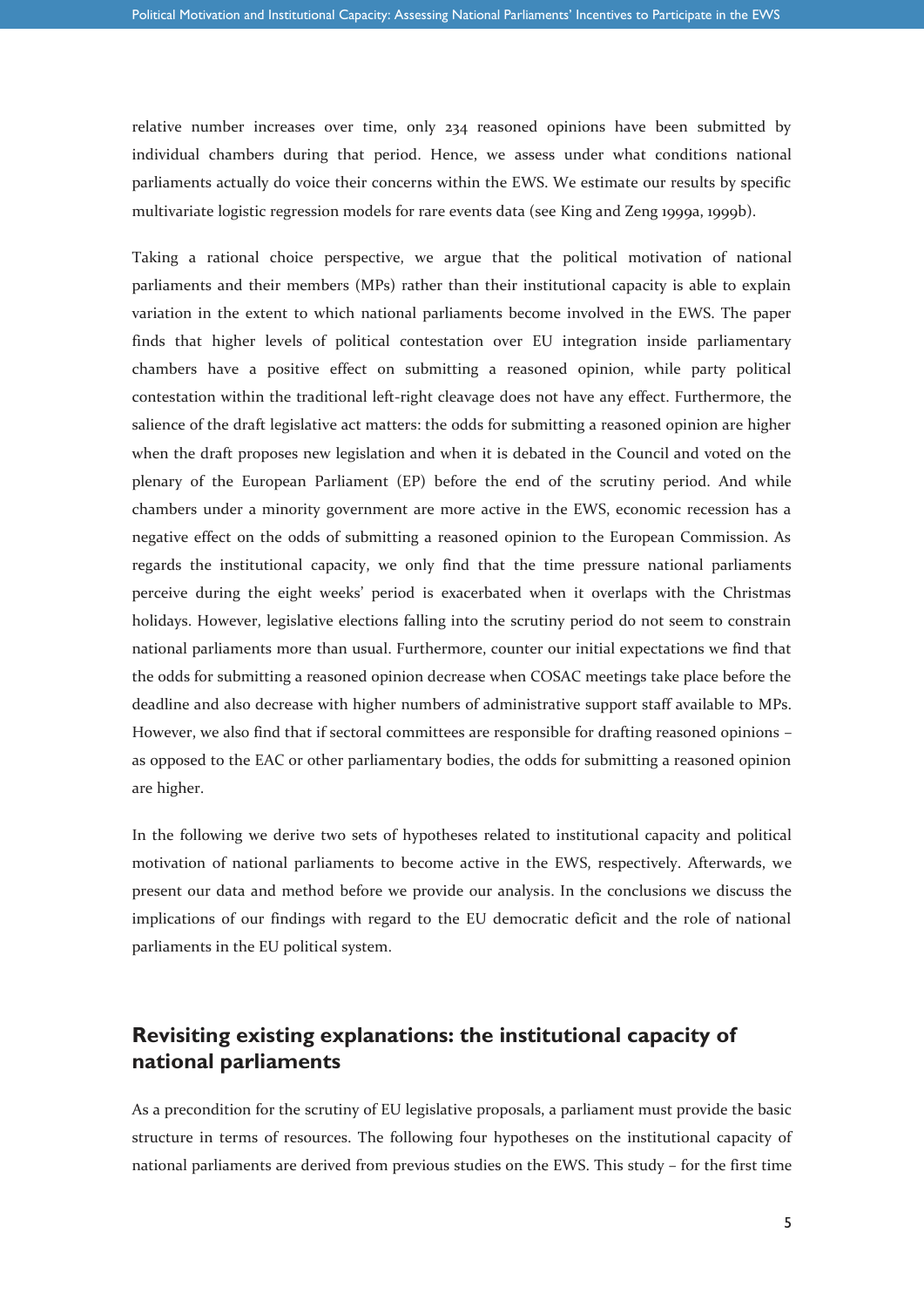– empirically tests these existing explanations on timing, support staff, intra-parliamentary responsibilities for EU affairs, and inter-parliamentary cooperation from a pan-European perspective.

One main criticism of the EWS is the short time period of eight weeks which is challenging for procedural requirements in many parliaments (Neuhold 2011: 11, Paskalev 2009: 8). Eight weeks are short, especially when a draft proposal requires scrutiny by several committees and/or a plenary vote. While all national parliaments face similar time constraints, we expect that two conditions exacerbate the time pressure for MPs: the Christmas break and legislative elections. If the scrutiny period falls into the month of August, it is extended by the respective number of days to account for the summer recess. However, the Christmas break is not considered for an extension (Knutelská 2011: 335), which constrains the ability to review a certain draft legislative act even further.

H1.1: The odds of submitting a reasoned opinion are likely to be lower when the Christmas break falls into the scrutiny period.

Similarly, we expect that general elections taking place within the scrutiny period will have a negative effect on the ability of national parliaments to submit a reasoned opinion, as the respective chamber is in recess.

H1.2: The odds of submitting a reasoned opinion are likely to be lower when legislative elections to a respective chamber take place within the eight week scrutiny period.

Furthermore, the EWS is costly in the sense that an MP or their staff must allocate time to gathering information, to potentially coordinate with other national parliaments and finally, to draft and debate reasoned opinions (Fraga 2005: 499, Pasklavek 2009: 6). Some national parliaments are better equipped than others in terms of resources. Even though it is difficult to tell how many staff members are available for assistance in submitting reasoned opinions, more support staff is likely to increase a chamber's ability to participate in the EWS.

H2: Higher numbers of parliamentary support staff per MP are likely to increase the odds of submitting a reasoned opinion.

Linked to the resources are the responsibilities regarding the intra-parliamentary scrutiny process. Previous research has identified the importance of internal information processes (Winzen 2012: 660, Neuhold 2011, Hegeland and Neuhold 2002). Gattermann et al. (2013) identify a 'mainstreaming' trend inside parliaments whereby the scrutiny of EU affairs spreads beyond the responsibility of the EAC. We expect that the chances for submitting a reasoned opinion increase if a sectoral committee is in charge of the review process. There are two reasons for that. First, sectoral committees hold more expertise in their specific policy field and understand the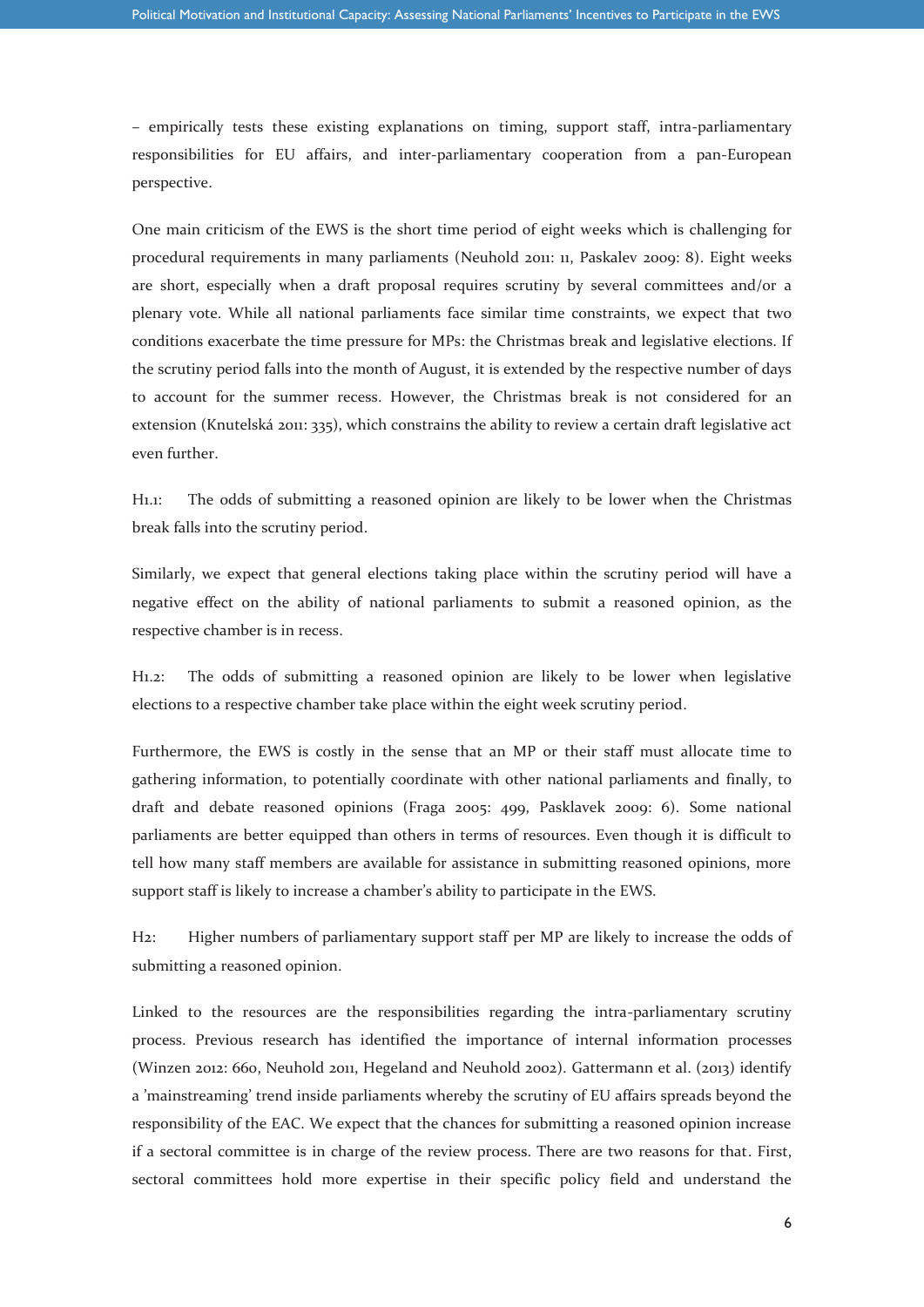relevance of a proposed legislative act at an early stage in the policy cycle. Second, the division of labour among sectoral committees involves a higher number of MPs and thus increases the capability to deal with policy proposals. In most national parliaments reasoned opinions are voted upon by the plenary followed by the EAC. Nevertheless, there is considerable variation across chambers regarding the review process.

H3: If a sectoral committee is in charge of drafting a reasoned opinion the odds of submitting a reasoned opinion are likely to be higher than for the EAC in sole responsibility.

However, the institutional capacity not only concerns parliamentary resources. Research suggests that inter-parliamentary cooperation plays an important role in the EWS, especially seeing that 18 reasoned opinions are required to meet the threshold of a 'yellow card' (e.g., see Cooper 2012; Neuhold 2011). Parliamentarians use several, distinct forums for formal and informal cooperation such as Inter-parliamentary Conferences, Joint Committee Meetings, or bilateral visits. Neuhold (2011) emphasizes that the Network of National Parliaments Representatives in Brussels is an important coordination mechanism in the EWS. In our study we are unable to test varying forms of formal and informal cooperation. However, COSAC offers a good starting point as the meetings take place on a regular basis providing an opportunity to exchange on draft legislative acts.

H4: If a COSAC meeting takes place during the scrutiny period the odds of submitting a reasoned opinion are higher.

#### **Beyond institutional capacity: National parliaments' political motivation to submit reasoned opinions**

While institutional capacity plays an important role for understanding cross-chamber variation in the EWS, we argue that it is not a sufficient explanatory factor. Rather, we contend that the political motivation of national parliaments and their members is crucial for explaining the submission of reasoned opinions. In particular, we argue that varying degrees of party political contestation inside parliaments, the salience of the draft legislative act, a country's economic performance and the type of government matter in the EWS.

The low incentives of MP involvement in EU affairs are generally explained by a lack of politicization of EU issues. Politicization can be defined as a process in which elite conflict about an issue leads to intensified debates which are then transported to the general public (de Wilde 2011). In their seminal work, Hooghe and Marks (2009) showed that EU integration is a topic which mainstream political parties rather avoid in domestic debates as it runs counter the leftright logic and endangers intra-party cohesion. Conversely, small extremist parties on either side of the political spectrum with a coherent position on EU integration have an incentive to place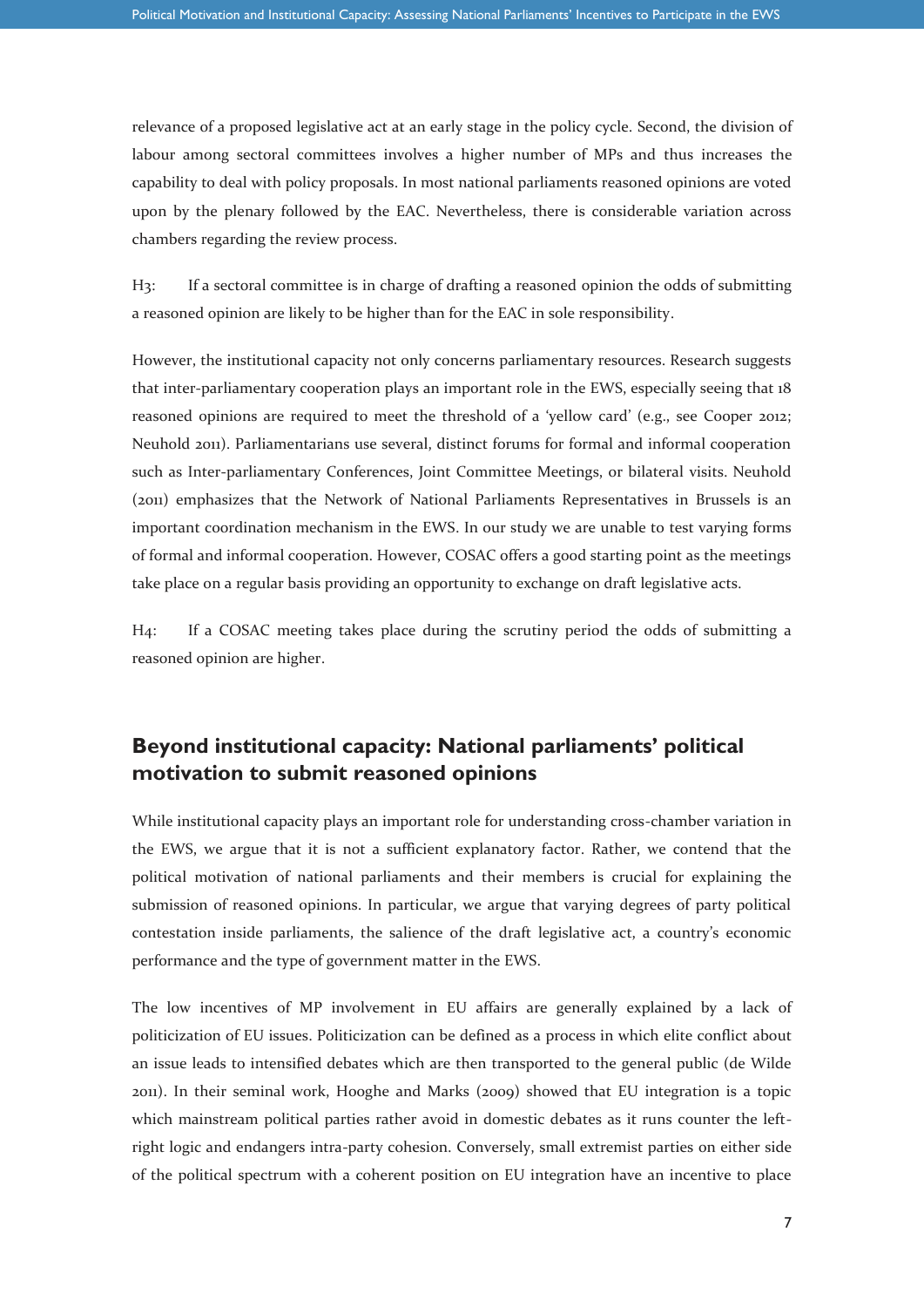EU issues on the agenda (see also de Vries 2007; Kriesi 2007; Steenbergen and Scott 2004, Green-Pedersen 2012). Thus, the nature of the party system and the dispersion of the party positions regarding EU integration have an impact on the incentives of MPs to become involved in EU affairs. Schuck et al (2011) find that higher degrees of party political contestation in the domestic electoral arena impact on the visibility of EU election campaigns in national media. Even though it is a media study, their idea can be extended to the relationship between party political contestation *inside* a parliament and the degree to which MPs become involved in the EWS. Gattermann (2013) already develops this argument further. She hypothesises that higher levels of intra-parliamentary political contestation have a positive effect on the incentives of MPs to participate in joint or inter-parliamentary committee meetings in Brussels as a direct means to influence EU policy making. Although her findings do not lend support to this assumption, it might become applicable for the EWS.

Raunio (2005) did not find a connection between party positions on European integration and the degree of general parliamentary scrutiny of EU affairs measured by its formal powers. However, we expect that for the actual use of the specific tool of the EWS the degree to which the EU is contested inside national parliaments has an impact. The allocation of competences is not a mere judicial question, but encompasses a political evaluation of where EU integration should lead to.<sup>3</sup> We argue that conflicting opinions on European integration among political party groups will result in intensified debates and consequently, to an increased activity in the EWS.

H5.1: Higher levels of party political contestation over EU integration are likely to increase the odds of submitting a reasoned opinion.

However, within the EWS MPs are bound to restrict themselves to the question of the proper allocation of competencies either to the EU or the member state level (Cooper 2012: 450, Knutelská 2011: 331; Jančić 2012: 83). This differs much from the usual legislative work whereby parliamentarians evaluate the political desirability of a policy proposal (Sprungk 2013: 548). Party groups are usually aligned along left-right lines. The legislative work and political evaluation is thus framed on this dimension. However, subsidiarity control might escape this logic.

H5.2: Varying levels of party political contestation inside a national parliament over the leftright scale are likely to have no effect the submission of a reasoned opinion.

Furthermore, we expect the salience of draft legislative acts to raise the incentives for national parliaments' activity in the EWS. We consider three indicators for the salience of a policy proposal in a national parliament. First, we expect draft legislative acts which introduce new legislation to be more frequently scrutinized than legislation that amends or repeals existing

-

<sup>&</sup>lt;sup>3</sup> In the Convention on the Future of Europe in 2003, subsidiarity control was assigned to national parliaments not as judicial review, but as political task. Since the concept of subsidiarity is not precisely defined it gives some leeway for a normative assessment of which level will be able to deliver the best solution to a certain policy problem (Fraga 2005).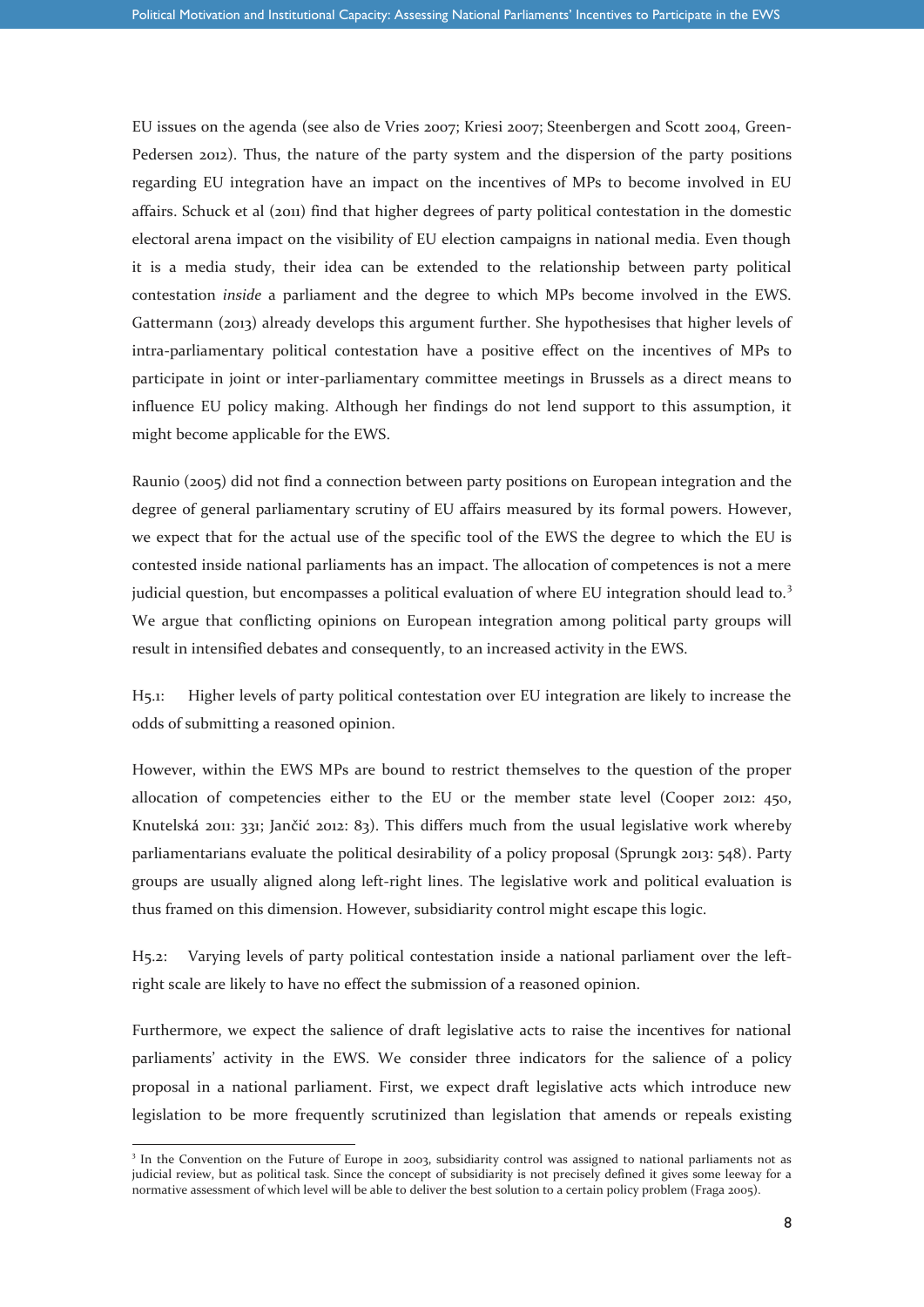legislation. New legislation is likely to cause more significant changes than the revision of existing legislative acts (see de Ruiter 2013: 4). We therefore expect MPs to be more motivated to scrutinise these acts, which may return higher benefits in terms of policy impact.

H6.1: If the draft legislative act proposes new legislation the odds of submitting a reasoned opinion are likely to be higher than for proposals that amend or repeal existing legislation.

Similarly, the salience of a draft legislative act can be measured by the involvement of the EU institutions. In particular, we expect that if either the EP or the Council engage with a proposal before the end of the eight-week deadline, this has an impact on MPs involvement – provided they have complete information. We expect such proposals to be more salient since not many draft legislative acts make it onto the Council's agenda in due course. Government officials or MEPs could inform MPs on the relevance of the policy proposal through informal channels. Furthermore, a government might urge a national parliament to submit a reasoned opinion in order to support its negotiation strategy. If a government realises during a Council debate that it is being isolated in the discussions, a reasoned opinion from its parliament could be used as a bargaining position in the subsequent negotiations.

H6.2: If the draft legislative act is debated in the Council before the end of the scrutiny period, the odds of submitting a reasoned opinion are likely to be higher.

H6.3: If the European Parliament votes on the draft legislative act before the end of the scrutiny period, the odds of submitting a reasoned opinion are likely to be higher.

Related to salience is the circumstance that the financial and economic crisis hit Europe at about the same time as the Lisbon Treaty came into force. We assume that in states under economic recession, parliamentarians will focus on resolving the economic downturn and the social and political consequences thereof. One could argue that EU issues have gained more salience through the crisis, and citizens may perceive developments at EU level as more relevant for their daily lives. However, assuming that the primary goal of MPs is re-election, they concentrate on ways to resolve the crisis in their home country and care less about subsidiarity issues. Furthermore, under these circumstances resources will less likely be used for a subsidiarity review of Commission proposals.

H7: The odds of submitting a reasoned opinion are likely to be lower when a country experiences economic recession.

Lastly, we consider the frequent criticism of the EWS with regards to the distribution of power between the executive and the legislature. The EWS does not account for the fact that the main cleavage in modern states runs between majority and opposition parliamentary party groups. It seems unlikely that the majority in parliament adopts a reasoned opinion which opposes the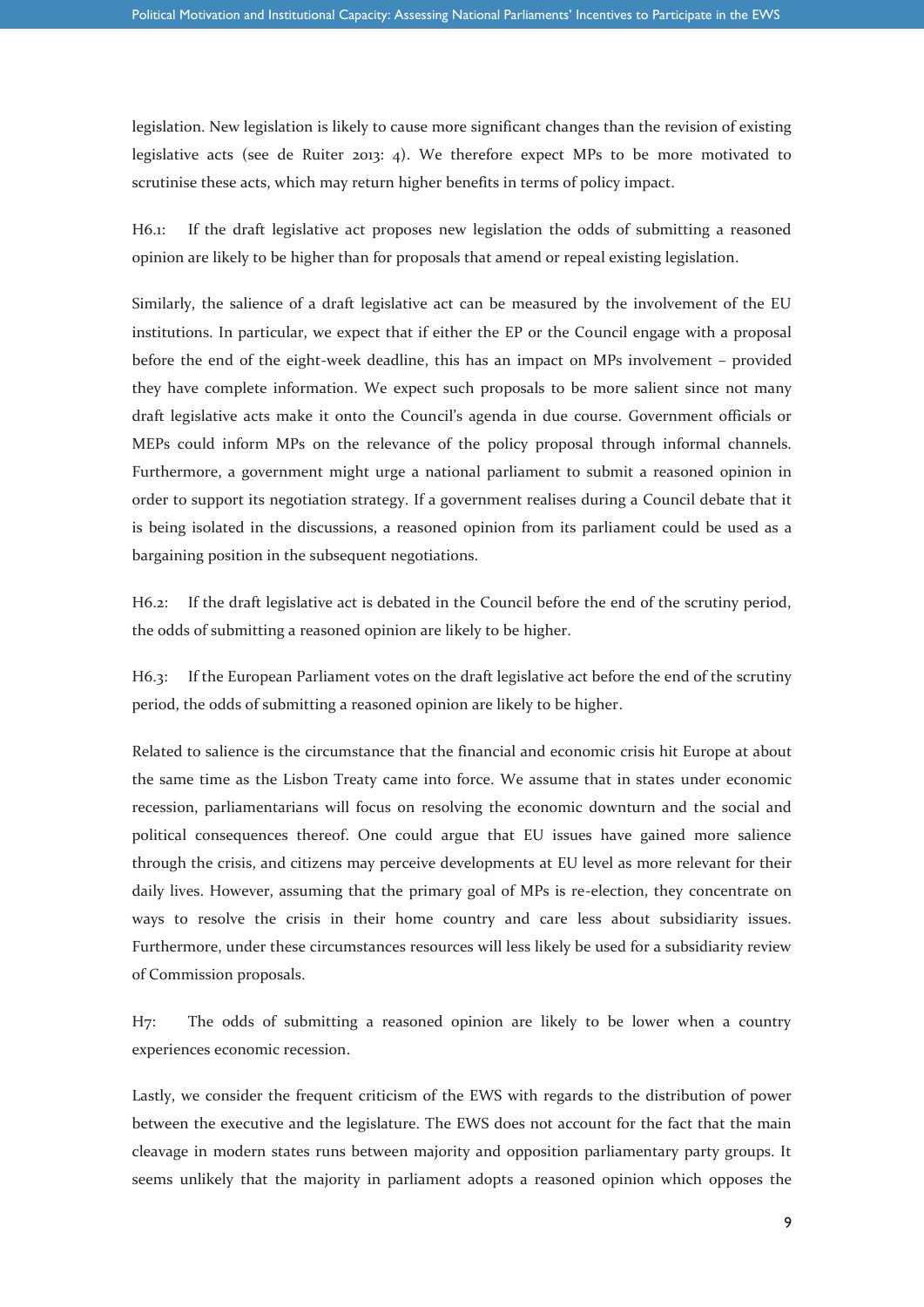position of its own government (Raunio 2009; 2010; Cooper 2012: 449; Kiiver 2006: 162-3). As the Commission consults national governments before launching a policy proposal, one may assume the general support of member states governments. Hence, we expect national parliaments under a minority government to be more active in the EWS, as the parliamentary majority is rather independent from the government in this case (Hegeland, forthcoming).

H8: The odds of submitting a reasoned opinion are likely to be higher when a national parliament supports a minority government.

#### **Data and Method**

To test our argument, we designed a dataset which comprises 342 draft legislative acts transmitted by the European Commission to national parliaments under the EWS after 1 January 2010. For each of them we hold information about the date of the *lettre de saisine*, i.e. the official referral by the Commission, and the deadline for submitting reasoned opinions.<sup>4</sup> The final deadline considered in our data is 31 May 2013 as the information for 2012 (78 draft legislative acts considered here) and 2013 (31) provided via IPEX<sup>5</sup> were last updated on 6 June 2013. The remaining data for 2010 (82 draft legislative acts) and 2011 (151) were provided by the Legislative Dialogue Unit of the European Parliament/ Directorate for Relations with National Parliaments. All data were complemented by proposal-specific information from IPEX and the Legislative Observatory of the European Parliament.<sup>6</sup>

Our dependent variable is a binary variable which is 1 when a chamber has provided a reasoned opinion with respect to an individual legislative proposal and  $\sigma$  if it has not done so.<sup>7</sup> We consider all 40 chambers in 27 EU countries (excluding Croatia). Hence our overall N for the dependent variable is 13,680.<sup>8</sup> With only a total of 234 reasoned opinions submitted during the time period of investigation, our dependent variable is extremely skewed towards zero (see Table A1). A logit model lies at hand, but the majority of time-fixed effects predict zero perfectly. At the same time, we are unable to distinguish between chamber- and country-level effects because 14 out of 27 countries have unicameral chambers. This constrains within-country variation. Country dummies, on the other hand, lead to multicollinearity problems with many of our independent variables, some of which exhibit little variation over time. Hence, we chose logistic regression models for rare events data (ReLogit) which were developed by King and Zeng (1999a, 1999b). For this, we conducted our analysis in Stata 12 using the ReLogit software designed by Tomz et al.

-

<sup>4</sup> During the period of investigation, there were actually 353 draft legislative acts, but the exact dates of the lettre de saisine were not available for ten of them. One legislative act was withdrawn.

<sup>5</sup> 'Inter-parliamentary EU information exchange'

We thank Linda Dieke and Na-Hyeon Shin for their research assistance.

<sup>&</sup>lt;sup>7</sup> Note that the two Spanish chambers have jointly submitted their reasoned opinions.

<sup>&</sup>lt;sup>8</sup> Note that N is smaller in some of our models as many independent variables have missing values (see Appendix).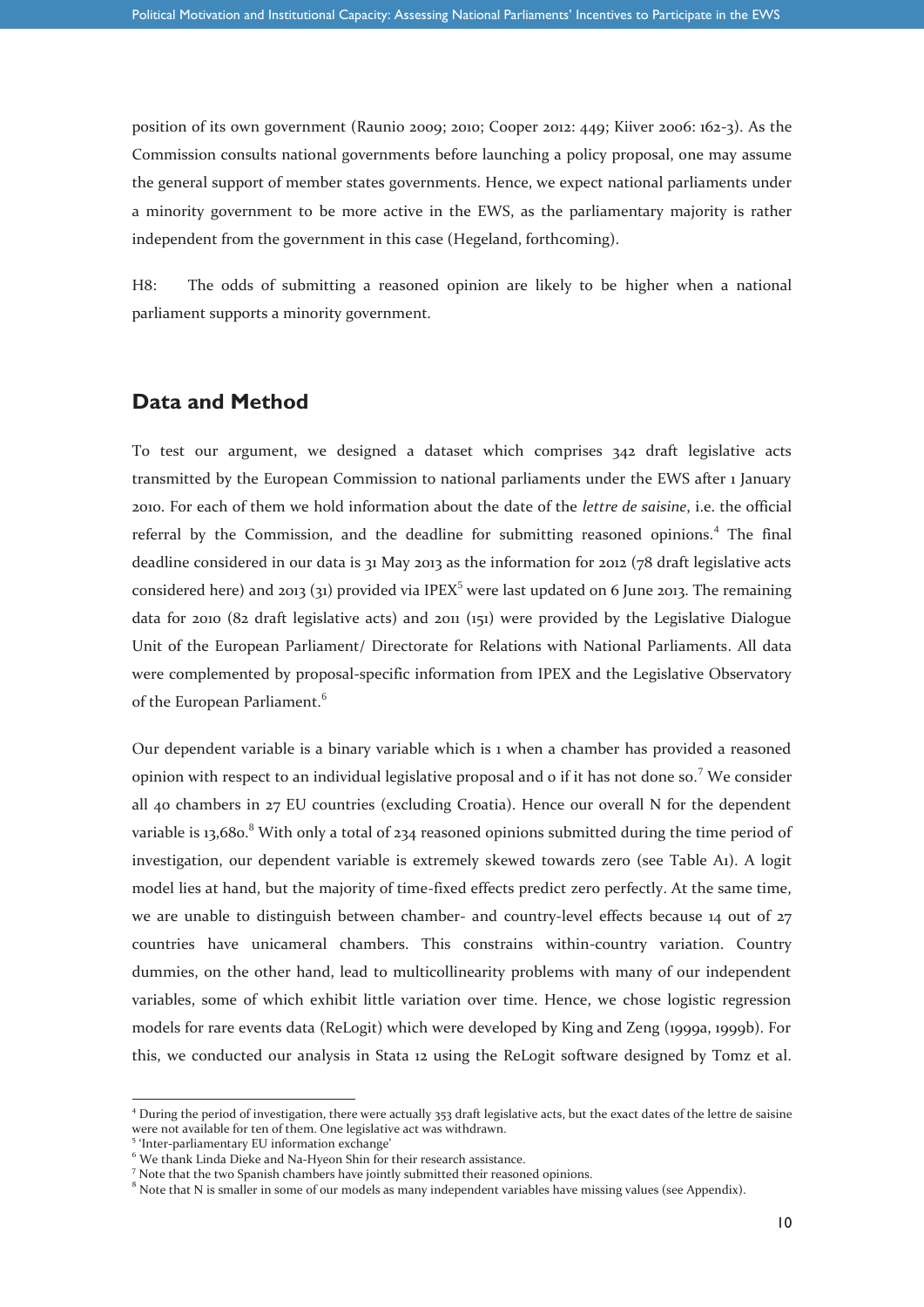(1999). To account for between-country variation, we estimate all models with standard errors clustered by country. To control for variation over time we include a continuous variable: the year from the document reference of a draft legislative act issued by the European Commission.

Our first set of independent variables responds to the capacity of national parliaments to become actively involved in the EWS. We accounted for the extension of the scrutiny period applicable for the month of August in our data. However, for the Christmas period no extension is granted to national parliaments (H1.1). Our dummy variable *Christmas* is 1 when any day between 24 December and 1 January falls into the scrutiny period. To account for another type of time pressure (H1.2) we include a dummy variable that indicates whether legislative elections for a given chamber were held before a respective deadline (*Election*).

To test our hypothesis about the role of administrative support (H2), we include the number of staff per individual MP in our models (*Staff per MP*) to allow for cross-chamber comparison. It ranges from 0.48 (Malta) to 5.98 (Latvia). We obtained this information from the Interparliamentary Union (2013).

The importance of the sectoral committee  $(H<sub>3</sub>)$  is captured by two dummies: one indicates whether the sectoral committee is in charge of drafting a reasoned opinion (*SC drafts RO*); the other one assigns this right to the EAC (*EAC drafts RO*) (source: Legislative Dialogue Unit of the European Parliament/ Directorate for Relations with national Parliaments (2013)). The reference categories for both variables include the administration (Belgian Chamber of Deputies), the joint responsibilities of both committees and a joint committee between two houses (Spanish Parliament).

To assess the impact of formal coordination activities between national parliaments (H4) we include the variable *COSAC* in the models. It ranges from 0, in case no meeting took place during the scrutiny period, to 2, when both the Chairs of the EACs and the ordinary members of EACs met during that time.

Our second set of independent variables corresponds to the motivation of national parliaments and their members to submit a reasoned opinion. According to our initial hypothesis  $(H_5.1)$  we expect that higher levels of party political contestation over the EU increase the odds for national parliaments to submit reasoned opinions. It is measured by the weighted parliamentary party system dispersion (WPPSD). For this we adopted the weighed party system dispersion employed by Schuck et al. (2011) who rely on Alvarez and Nagler (2004). The only difference to their measure is that we include the seat share of a respective parliamentary party as opposed to the vote share (see also Gattermann 2013). For our analysis we assume that party political contestation *inside* a parliament matters more than the party competition in the electoral arena. Hence: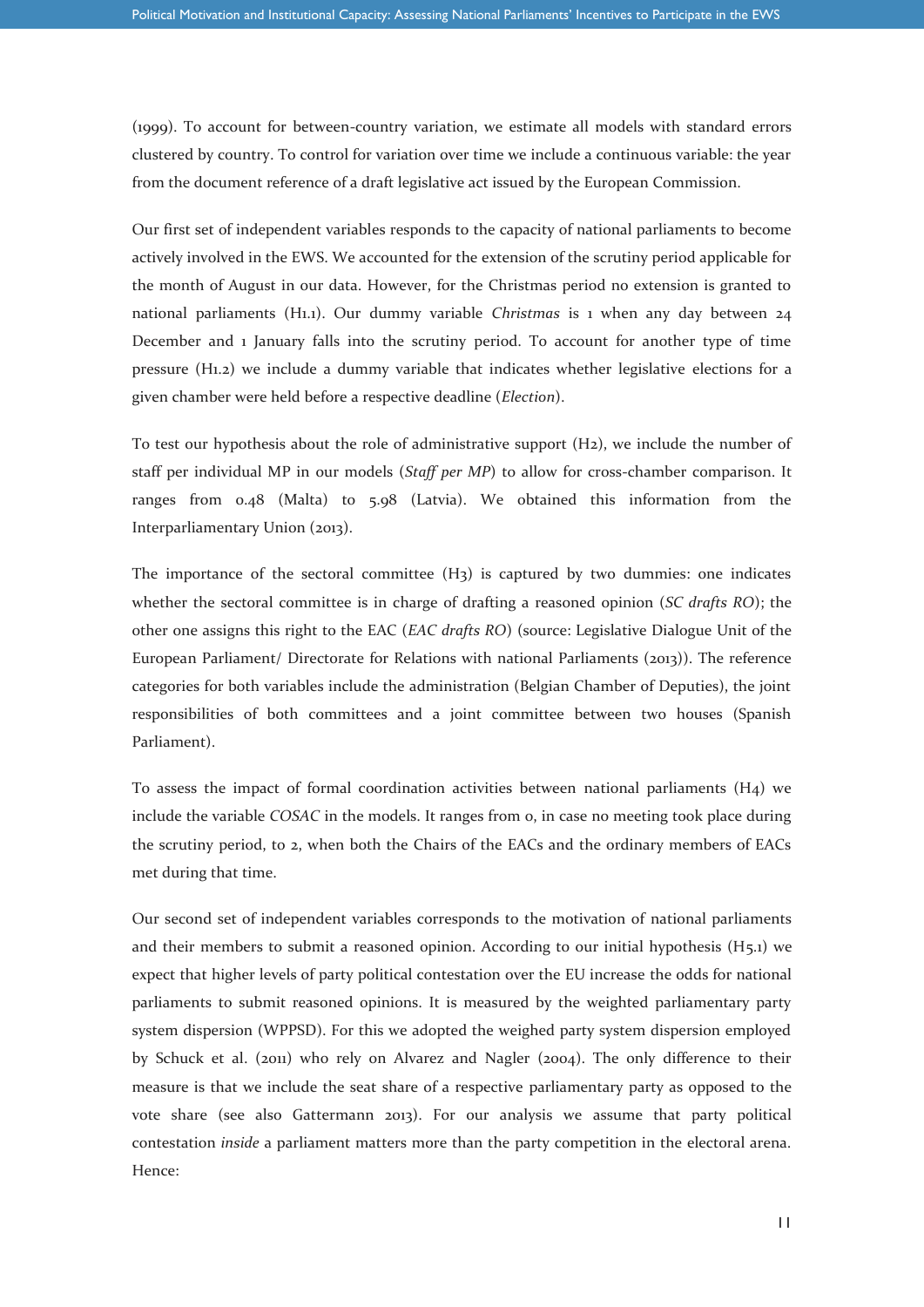$$
WPPSD = \sqrt{\sum_{j=1} S S_{jk} (P_{jk} - \overline{P_k})^2}
$$
 (1)

where  $SS_{jk}$  is the seat share and  $P_{jk}$  is the position of party *j* in country *k* towards EU integration, and  $\overline{P_k}$  is the weighted mean of all party positions in country *k*. We obtained information on the general orientation of the party leadership towards EU integration, which ranges from 1 (strongly opposed) to 7 (strongly in favour), from the Chapel Hill expert surveys of 2006 and 2010 (Hooghe et al. 2010; Bakker et al. 2012). We employ a similar measure to calculate the party political contestation on the left-right dimension inside parliamentary chambers  $(H_5.2)$ . For this, we took the position of each party on the left-right scale from the respective Chapel Hill expert surveys. It ranges from 0 (extreme left) to 10 (extreme right). Both variables (*EU Party PolCon* and *LR Party PolCon)* were re-calculated after each general election. Unfortunately, the Chapel Hill expert surveys do not include Cyprus, Luxembourg and Malta and do not yet consider newer political parties that stood at some of the latest elections (e.g., Greece in June 2012, in Slovenia in 2011, Italy in 2013). Hence, both variables have a few missing values (see Appendix).

Next, we include four dummy variables in our models to assess the salience of a draft legislative act (hypotheses 6.1 to 6.3). *New legislation* corresponds to H6.1 and is 1 in 26.3% of all cases (see Appendix). *Debate in Council* indicates whether a Commission proposal was debated in the Council before the end of the deadline (H6.2). To operationalize H6.3, we consider two dummies: *Vote in EP committee* and *Vote in EP plenary*. Both variables assess whether an EP committee or the plenary have already dealt with the proposal before the deadline. We obtained information on these variables from the Legislative Observatory of the EP. The only problem with these variables, however, is that we assume that national parliaments have complete information about what is going on in the EU institutions.

We operationalize our seventh hypothesis on the impact of the financial and sovereign debt crisis as a dummy variable (*Recession year in MS*). It indicates whether a country was in recession during a given year of the period under investigation. That way we not only account for debtor states within the Eurozone but for all countries that have undergone severe economic recession. To calculate this variable we obtained information on GDP growth compared to the previous year for each country from Eurostat (2013).

To assess the effect of the type of government (H8), we include a dummy variable *(Majority gov.*). Since in most countries the government is electorally dependent only on the lower house or unicameral chamber, upper houses are excluded from some models, which considerably decreases our overall N. Caretaker governments are not considered in the analysis.

Finally, we add several controls to our models: *Monti II* is a dummy referring to the crucial case in which the threshold for a yellow card was met for the first time with 19 reasoned opinions in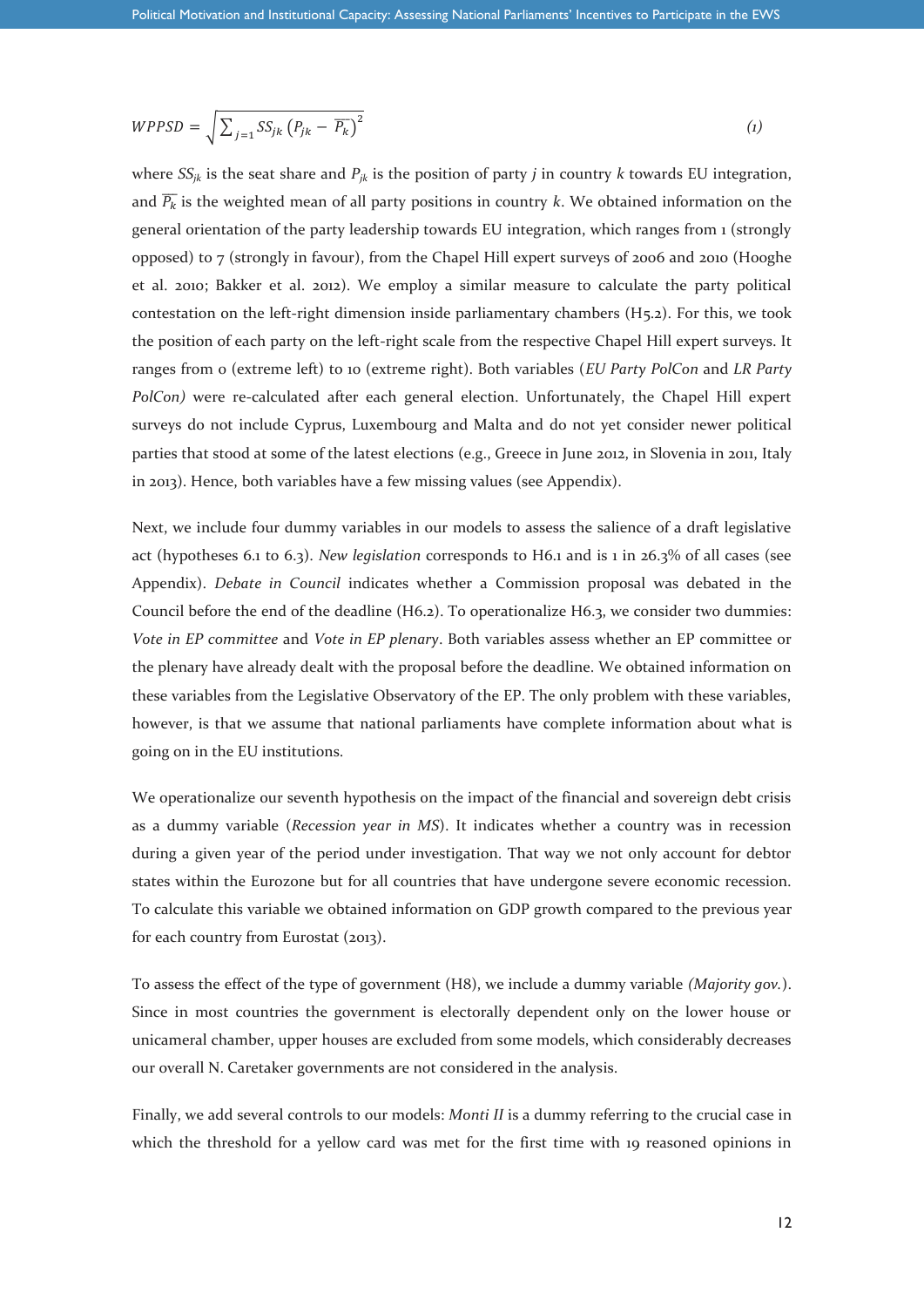total.<sup>9</sup> Hence, we expect this variable to have a positive and significant effect. *Length EU member* is a continuous variable measuring the duration of EU membership for a given country/national parliament in a respective year of subsidiarity check. *Upper House* is a dummy with the reference categories of lower house and unicameral chamber. The dummy variable *Presidency* indicates whether a given country/national parliament was responsible for the Rotating EU Presidency at a given time. We expect that a parliamentary chamber is less likely to submit a reasoned opinion under these circumstances. Firstly, it might have less time to scrutinise a draft legislative act than it would normally have. Secondly, it might also find other, more direct channels of influence. With regards to our control *Year*, we expect increasing activity in the EWS over time since the EWS was only introduced with the Lisbon Treaty requiring formal adaptation to it.

#### **Results**

-

Before we turn to the explanatory factors, Figures 1 and 2 provide an overview of the intertemporal and cross-chamber variation, respectively, in the submission of reasoned opinions. Figure 1 shows the developments over time. Overall, only 234 reasoned opinions were provided by national parliaments. However, the graph demonstrates that there was an increase in the number of reasoned opinions relative to the number of legislative proposals over the years – even though there was roughly the same amount of draft legislative acts in 2012 (78) than in 2010 (82).



**Figure 1** Percentage of instances per year in which reasoned opinions were submitted

Notes: The time period of investigation ends on 31 May 2013; the year is taken from the official document reference.

<sup>&</sup>lt;sup>9</sup> 'Proposal for a Council regulation on the exercise of the right to take collective action within the context of the freedom of establishment and the freedom to provide services', COM(2012) 130 final (21.3.2012)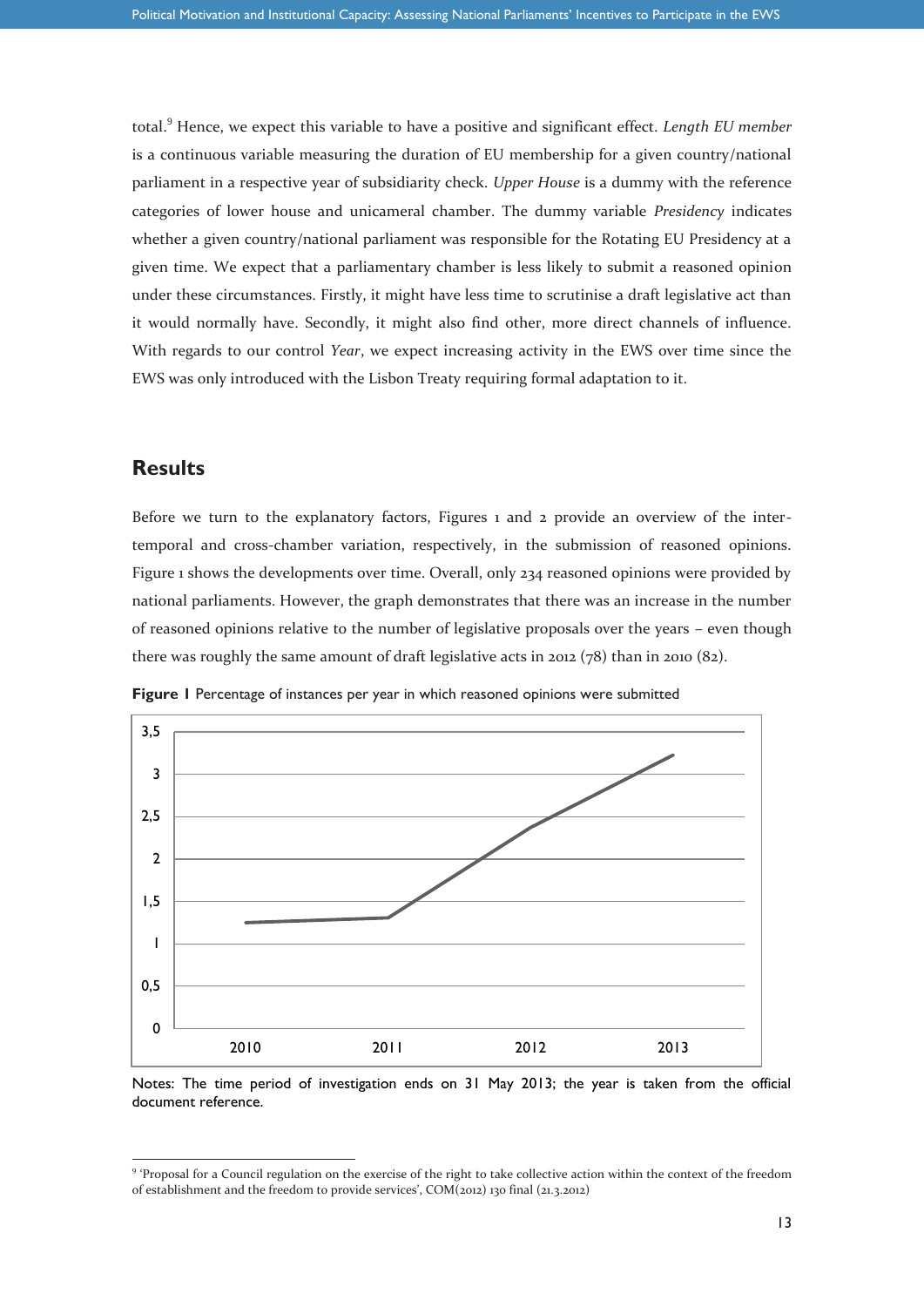Figure 2 depicts the total number of reasoned opinions each chamber has submitted during the period of investigation. It shows that the Swedish Riksdag is by far the most active chamber in the EWS with 43 submissions in total; followed by the French Senate (16 reasoned opinions) and the Dutch Tweede Kamer (15). In contrast, none of the Estonian, Hungarian or Slovenian parliamentary chambers submitted any reasoned opinion over the last few years. The remaining chambers have voiced their concerns over a draft legislative act at least once.





number of reasoned opinions which could have possibly been submitted by a chamber is 342 in our data. Notes: The time period of investigation lies between 1 January 2010 and 31 May 2013; the maximum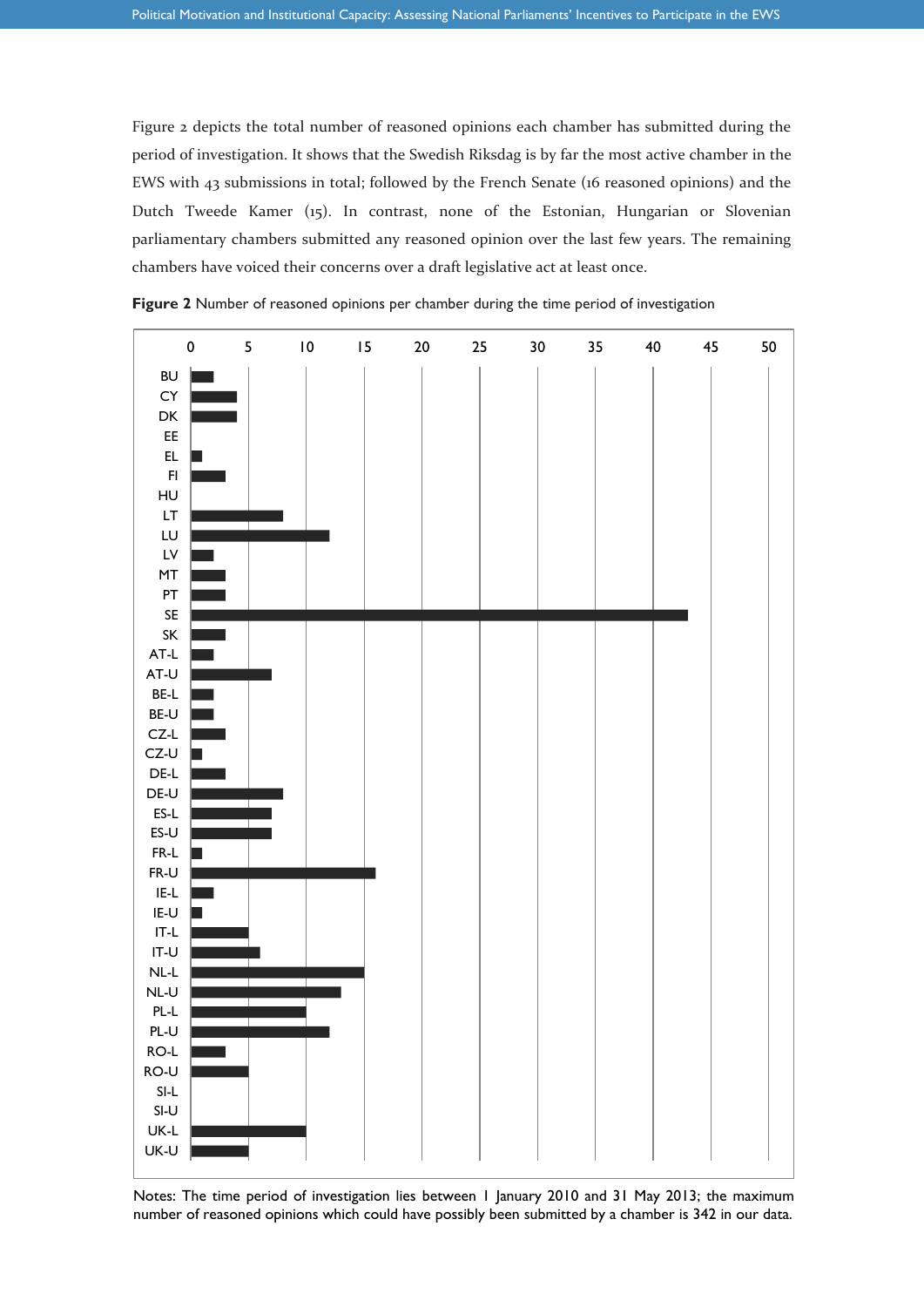So, what explains inter-temporal and cross-chamber variation in parliamentary activity under the EWS? We seek to answer this question by the ReLogit models provided in Table 1. The coefficients (*β*) presented in the models are the log odds on the dependent variable, i.e. of a chamber submitting a reasoned opinion with regards to a respective draft legislative act. The odds for dummy variables are calculated by taking the exponential of the coefficients: exp(*β*). For continuous independent variables the odds are derived as follows:  $(\exp(\beta) -1)^*$ 100.

Model 1 tests the effects capturing the capacity of national parliaments to become active players in the EWS. Models  $2$  to  $4$  include the explanatory factors related to the political motivation of national parliaments and their members to submit a reasoned opinion under the EWS. Here, Model 3 accounts for missing values with regards to *EU Party PolCon*, *LR Party PolCon* and *Majority gov*. The same specifications apply for the last three models (5 to 7), which represent the full models. All models include the five control variables presented in the previous section.

We begin with the analysis of the factors that relate to the capacity of national parliaments to become actively engaged in the EWS. Overall, we find little support for the respective hypotheses. Only *Christmas* and *SC drafts RO* have the expected effects on the odds of submitting a reasoned opinion. Our results show that if the scrutiny period coincides with the Christmas holidays, the odds are only about 0.61 and 0.66 the times compared to all other periods during the year (H1.1). This finding supports criticism raised by national parliaments themselves: they are severely constrained in their ability to review a draft legislative act under the EWS during the Christmas period (e.g., see Knutelská 2011: 335). However, legislative elections taking place during the scrutiny process do not have any effect. This means that national parliaments are not more constrained than usual if their house is in recess for legislative elections during the scrutiny period. H1.2 thus has to be rejected.

Furthermore, if a sectoral committee has the right to draft a reasoned opinion as opposed to the EAC, joint parliamentary bodies or the administration the odds for actually submitting a reasoned opinion on a draft legislative act are 2.59 and 3.49 times higher – at least in the full models 6 and 7 (H3). Conversely, if the EAC is in charge this does not have any effect. Taken together, these findings underline our initial assumptions: division of labour inside a chamber increases the chances for national parliaments to more actively engage in the EWS. At the same time, it also points to the positive effect of parliamentary mainstreaming of EU affairs on the active involvement of national parliaments in EU policy-making (see Gattermann et al. 2013).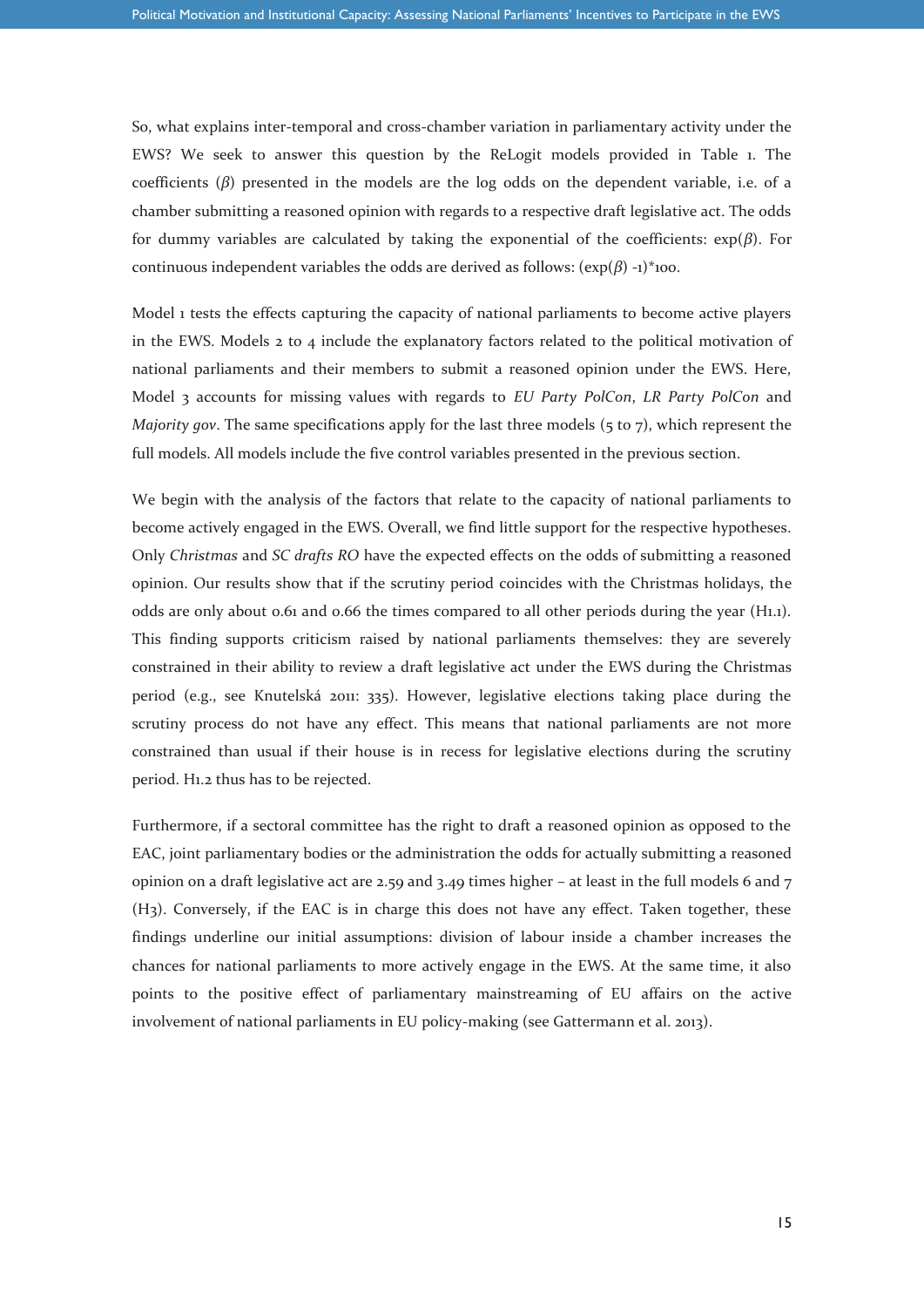|  |  | <b>Table I ReLogit Models</b> |
|--|--|-------------------------------|
|--|--|-------------------------------|

| <b>Regressor</b>  | Model I      | <b>Model 2</b> | Model 3         | Model 4           | Model 5      | Model 6         | Model 7           |
|-------------------|--------------|----------------|-----------------|-------------------|--------------|-----------------|-------------------|
| Capacity          |              |                |                 |                   |              |                 |                   |
| Christmas         | $-49***$     |                |                 |                   | $-.42**$     | $-.35$          | $-41**$           |
|                   | (.17)        |                |                 |                   | (.20)        | (.23)           | (.18)             |
| Election          | $-.29$       |                |                 |                   | $-0.24$      | $-.04$          | .32               |
|                   | (.50)        |                |                 |                   | (.52)        | (.63)           | (.67)             |
| Staff per MP      | $-.07$       |                |                 |                   | $-.07$       | $-31*$          | $-.39*$           |
|                   | (.09)<br>.81 |                |                 |                   | (.09)<br>.58 | (.18)<br>$.95*$ | (.23)<br>$1.25**$ |
| SC drafts RO      | (.80)        |                |                 |                   | (.82)        | (.55)           | (.56)             |
| <b>EAC</b> drafts | $-.08$       |                |                 |                   | $-.21$       | $-.13$          | $-0.01$           |
| <b>RO</b>         | (.28)        |                |                 |                   | (.33)        | (.37)           | (.53)             |
| COSAC             | $-.52***$    |                |                 |                   | $-.45**$     | $-.45**$        | $-.50***$         |
|                   | (.17)        |                |                 |                   | (.18)        | (.19)           | (.19)             |
| <b>Motivation</b> |              |                |                 |                   |              |                 |                   |
| <b>EU Party</b>   |              | $.07*$         |                 | .06               |              | .09**           | $.  $ $*$         |
| PolCon            |              | (.04)          |                 | (.06)             |              | (.04)           | (.06)             |
| <b>LR Party</b>   |              | .00            |                 | .03               |              | $-.02$          | $-.05$            |
| PolCon            |              | (.07)          |                 | (.08)             |              | (.04)           | (.05)             |
| New               |              | $.63***$       | $.64***$        | .73***            | .58***       | .58***          | .69***            |
| legislation       |              | (.17)          | (.17)           | (.18)             | (.19)        | (.20)           | (.18)             |
| Council           |              | $.33**$        | .35***          | .35***            | $.41***$     | .38***          | $.37***$          |
| debate            |              | (.13)          | (.13)           | (.13)             | (.12)        | (.12)           | (.13)             |
| Vote in EP        |              | $-1.27$        | $-.99$          | $-.82$            | $-1.00$      | $-1.25$         | $-.90$            |
| Committee         |              | (.82)          | (.61)           | (.70)             | (.62)        | (.81)           | (.71)             |
| Vote in EP        |              | $2.25**$       | 1.85***         | $1.35**$          | $1.76**$     | $2.17**$        | $1.26*$           |
| plenary           |              | (.93)          | (.69)           | (.67)             | (.71)        | (.93)           | (.67)             |
| Recession         |              | $-.72*$        | $-.69**$        | $-.74**$          | $-.60*$      | $-.68**$        | $-.34$            |
| year in MS        |              | (.41)          | (.33)           | (.35)             | (.35)        | (.33)           | (.37)             |
| Majority gov.     |              |                |                 | $-1.15*$<br>(.64) |              |                 | $-.68*$<br>(.41)  |
| <b>Controls</b>   |              |                |                 |                   |              |                 |                   |
| Monti II          | $3.44***$    | 3.49***        | 3.39***         | 4.18 ***          | 3.76***      | 3.99***         | 4.58***           |
|                   | (.38)        | (.46)          | (.38)           | (.57)             | (.42)        | (.54)           | (.63)             |
| Length EU         | .00          | 10.            | .01             | .00               | .00          | .01             | .02               |
| member            | (0.01)       | (.01)          | (.01)           | (.01)             | (.01)        | (.01)           | (0.01)            |
| Upper house       | .09          | .35            | .08             |                   | .09          | .67             |                   |
|                   | (.34)        | (.33)          | (.30)           |                   | (.33)        | (.43)           |                   |
| Presidency        | $-.58$       | $-1.60*$       | $-.59$          | $-1.17**$         | $-.57$       | $-2.01*$        | $-1.16$           |
|                   | (.92)        | (.86)          | (.67)           | (.55)             | (1.00)       | (1.18)          | (.83)             |
| Year              | $.18*$       | .45**          | .44***          | $.55***$          | $.28**$      | .27             | $.34**$           |
|                   | (.10)        | (.18)          | (.12)           | (.16)             | (.12)        | (.17)           | (.14)             |
| Constant          | $-356.65*$   | $-901.28**$    | -888.82 ***     | $-1114.31***$     | $-564.69**$  | $-542.96$       | $-684.58**$       |
|                   | (209.16)     | (362.96)       | (235.34)        | (319.09)          | (235.71)     | (334.21)        | (272.82)          |
| Chambers          | 36           | 33             | 40              | 24                | 36           | 30              | 23                |
| df                | $\mathbf{H}$ | 12             | $\overline{10}$ | 12                | 16           | 8               | 8                 |
| ${\sf N}$         | 12312        | 10699          | 13680           | 7525              | 12312        | 9707            | 7183              |

Notes: \* p<.1; \*\* p<.05; \*\*\* p<.01, country-clustered standard errors in parentheses; dependent variable: binary variable indicating whether a chamber has submitted a reasoned opinion or not for each draft legislative act; Models 4 and 7 exclude all upper houses.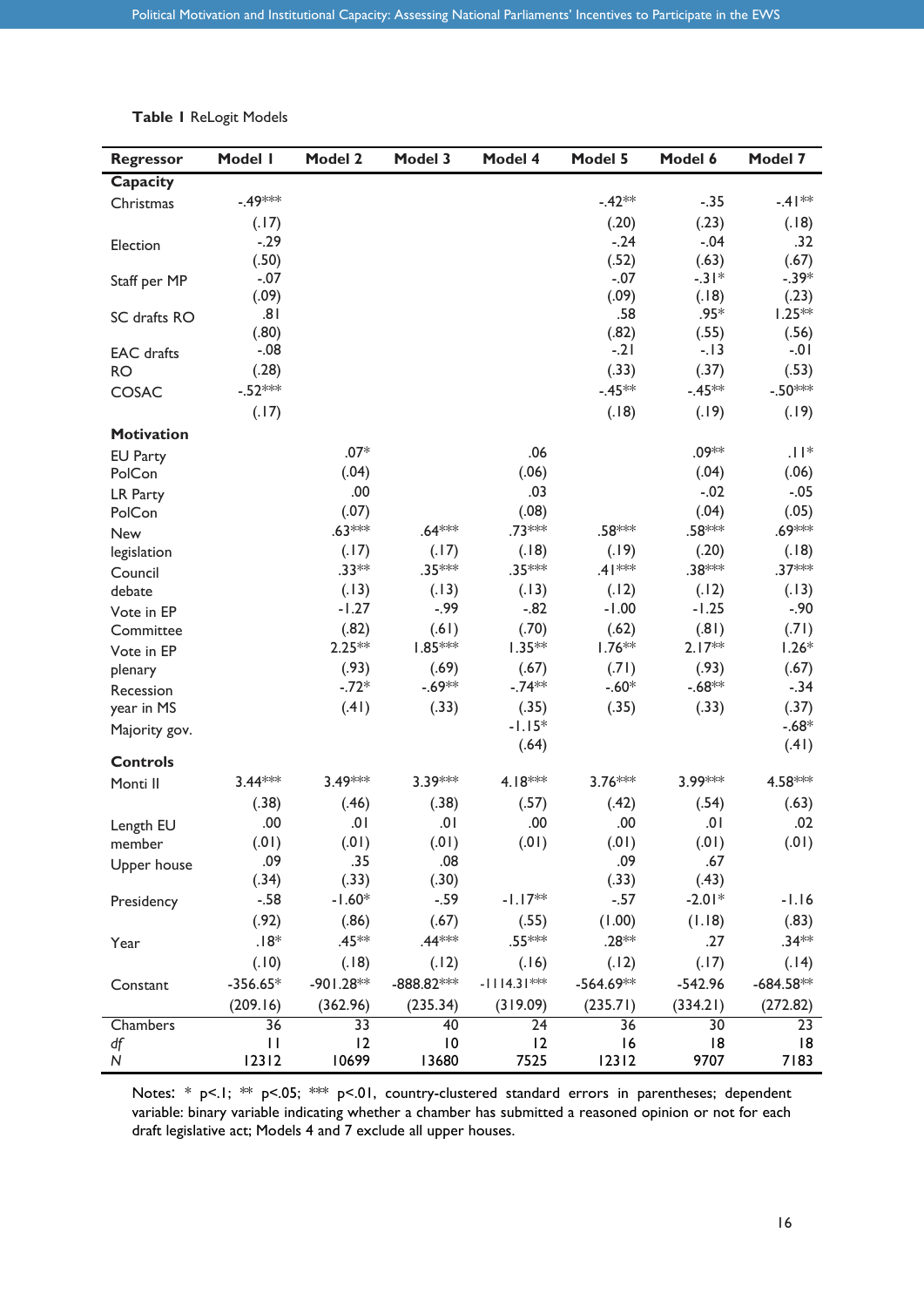The remaining hypotheses that are related to capacity, nevertheless, do not receive much support in our statistical analysis. We even find a negative effect of administrative support staff on our dependent variable in the full models. Every more member of staff available for individual MPs decreases the odds of submitting a reasoned opinion by about 26.66% to 32.30%, controlling for everything else. We are unable to provide a plausible explanation for this phenomenon. Further research is needed to investigate this effect. Furthermore, COSAC meetings also have a negative effect: holding everything else constant, the odds decrease by about 36.24% to 40.55% with every COSAC meeting that takes place during the scrutiny period (maximum is two). This is a peculiar result if we compare it to the findings of Cooper (2013). He argues that a COSAC meeting which was organised by the Danish Presidency a month before the deadline for the Monti II regulation influenced at least the Latvian Parliament in their decision to submit a reasoned opinion. Our control variable Monti II has a significant, positive effect on the odds of national parliaments to participate in the EWS. However, Monti II was the first – and up until the end of the period under investigation – the only successful yellow card raised by national parliaments. As the interaction effect between the post-Monti II period and COSAC meetings is not statistically significant (not shown here), Monti II might just be a specific case.

Nevertheless, we find wide-ranging support for our argument as regards the factors that relate to the political motivation of national parliaments and their members to submit a reasoned opinion under the EWS. According to hypothesis H5.1we expect higher levels of political contestation over EU integration to increase the odds of national parliaments to submit a reasoned opinion. Our results lend support to this hypothesis. With every one unit increase in dispersion among political parties inside a chamber, the odds to submit a reasoned opinion increase by about 7.25% (Model 2). The effect remains positive and significant (with  $9.42\%$  and  $1.63\%$ , respectively) in the full models (6 and 7), holding everything else constant. This finding shows that political contestation is an important factor for explaining variation in the submission of reasoned opinions by national parliaments. The more the EU is contested inside a parliamentary chamber, the higher the incentives of their members to raise their criticisms towards legislative proposals of the European Commission. In line with hypothesis H5.2, party political contestation over the traditional leftright cleavage does not have any significant effect on our dependent variable. Following our argumentation above, this suggests that that the traditional conflict along left-right lines hardly matters for the subsidiarity review.

Furthermore, we also find support for hypotheses on the salience of the draft legislative act. As expected (H6.1), the odds for submitting a reasoned opinion are between 1.79 and 2.08 times higher when a draft legislative act specifies new legislation as opposed to proposals that amend or repeal existing legislation. This finding is plausible if we assume that new legislation entails more dramatic changes to the status quo and represents an opportunity for MPs to influence EU policymaking (cf. de Ruiter 2013: 4).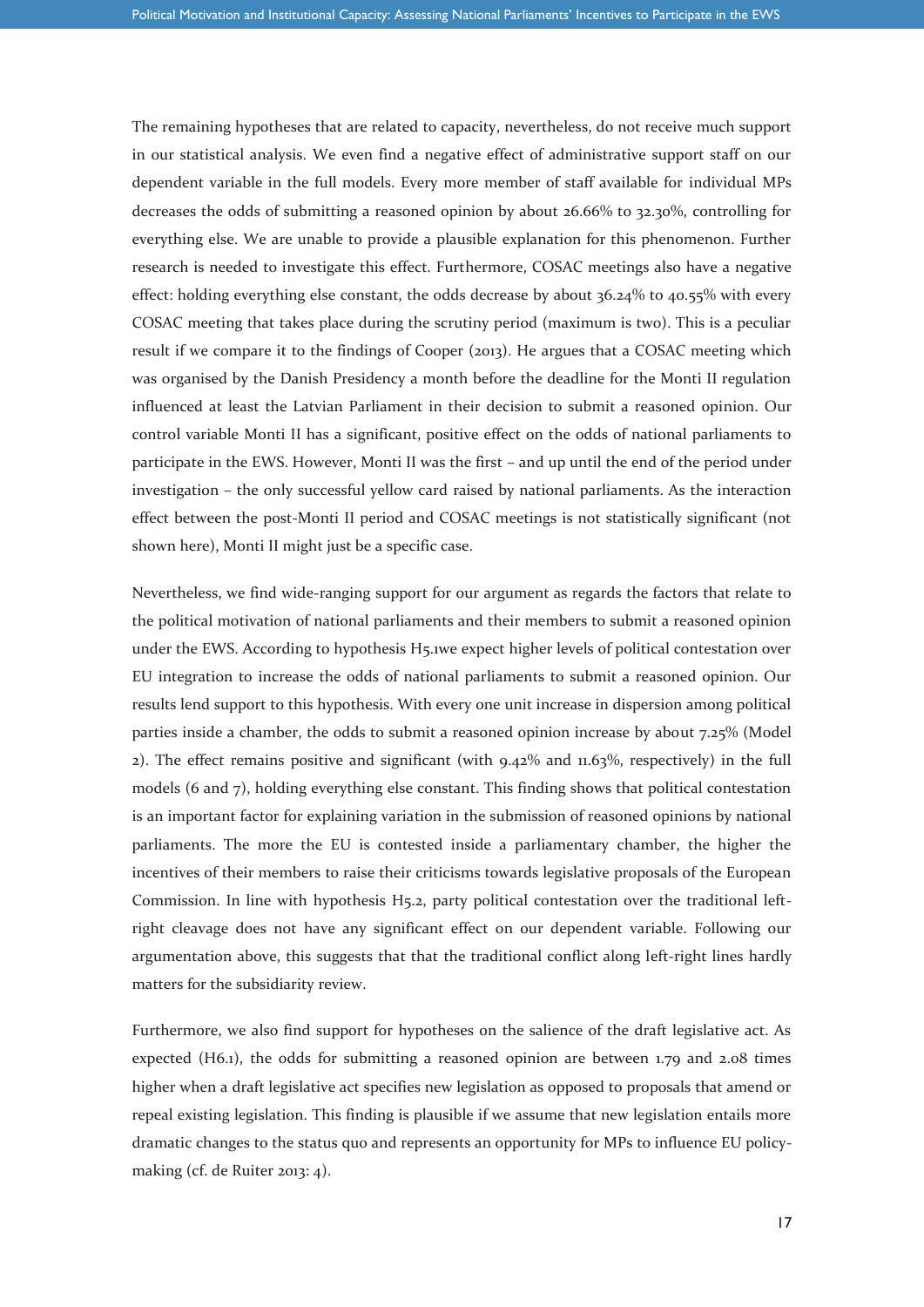The salience of the legislative proposal is also measureable by the activity of EU institutions. If the proposal was debated in the Council before the end of the deadline the odds are between 1.39 and 1.51 higher compared to proposals which were only dealt with in the Council after the deadline. We expect such proposals to be rather salient as not many draft legislative acts make it onto the Council's agenda in due course. And as argued above, governments have an opportunity to urge their parliaments to raise their concerns over a draft legislative act. The effect holds in all models and when controlling for the remaining factors. Similarly, the results show that if a vote in the EP plenary on a given draft legislative act takes place during the eight-week period the odds are even about 3.53 to 9.49 times higher for national parliaments to submit a reasoned opinion under the EWS. However, if an EP committee decides on a draft legislative act before the end of the scrutiny period, this does not have any impact. Supposedly, national parliaments are more likely to notice that the EP plenary has voted on a proposal than a committee decision behind closed doors.

Our results furthermore suggest that the EWS is considered less salient at times a country experiences economic recession  $(H<sub>7</sub>)$ . Under economic recession, the odds for submitting a reasoned opinion are 0.48 and 0.55 times the odds of periods in which a country's economy is doing fairly well – again holding everything else constant and as far as Models 2 to 6 are concerned. The reason for this might be connected to the political importance: in times of crisis, MPs have more important problems to solve than the question of competences in EU decisionmaking.

Lastly, our final hypothesis (H8) also receives support: Holding everything else constant – and considering lower houses and unicameral chambers only, the odds are 0.32 (Model 3) and 0.51 (Model 7) times the odds for chambers supporting a majority government than for national parliaments which tolerate a minority government. Our findings support the assumption the control of the government over their parliamentary majority constrains an active use of the EWS.

The remaining control variables hardly have any effect – apart from the year and the Presidency. With every more year the EWS is in operation, the odds for submitting a reasoned opinion increase by about 19.72% to 73.33%. This finding corresponds to Figure 1, which shows that the relative number of submissions in the EWS increases over time. Models 2, 4 and 6 furthermore show that the odds are about 0.13 to 0.31 times lower for chambers under the Rotating Presidency compared to others.

#### **Conclusions**

The paper set out to study the variation of national parliamentary chambers to submit a reasoned opinion under the EWS. Thereby it – for the first time – investigated a large set of draft legislative acts and considered all parliamentary chambers in the EU-27 between 1 January 2010 and 31 May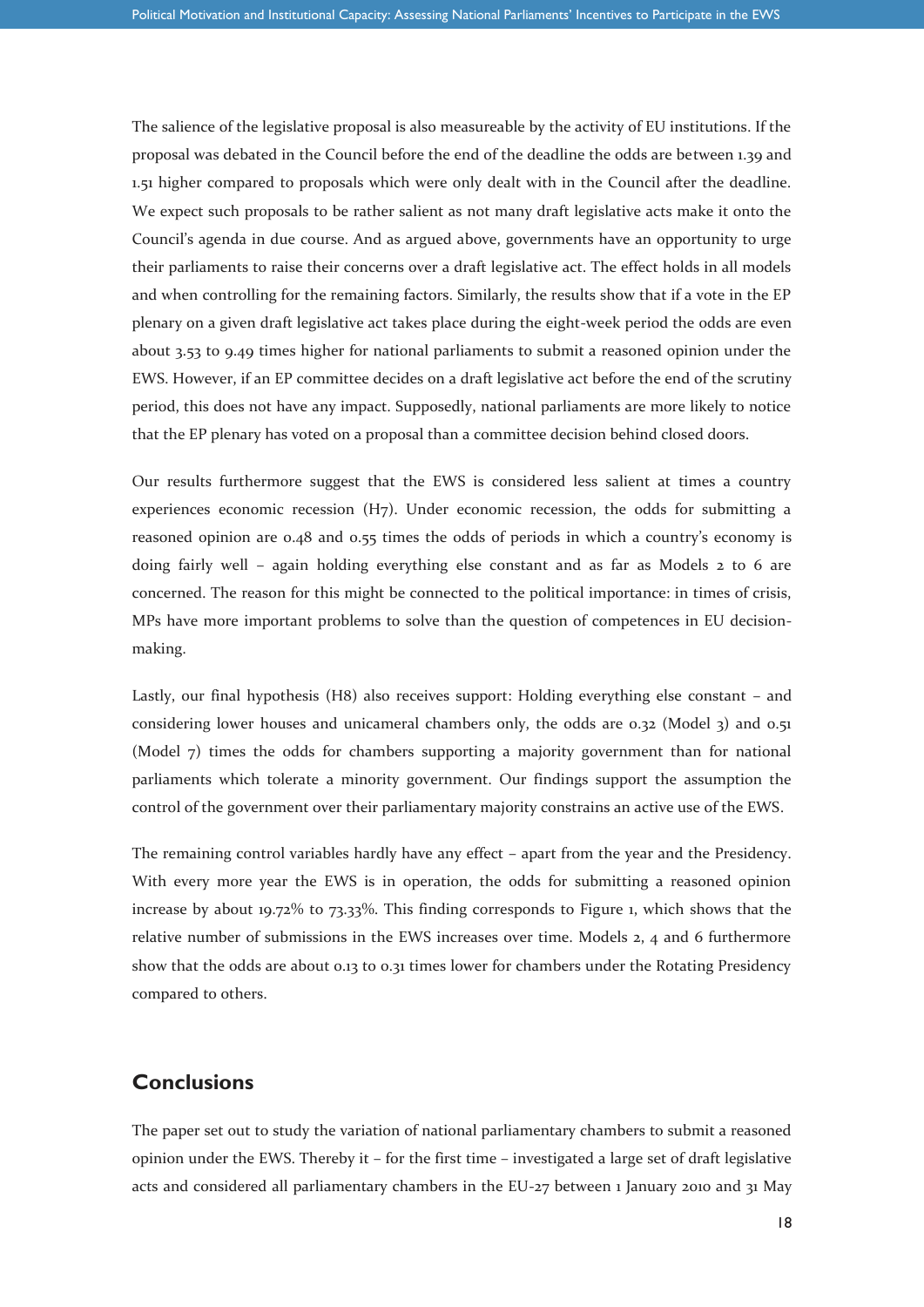2013. It proposed to distinguish the explanatory factors by the political motivation of national parliaments and their members, on the one hand, and their capacity to submit a reasoned opinion on the other. Overall the paper found that the factors related to the political motivation slightly better serve to explain the activity of national parliaments in the EWS.

The positive effect of party political contestation over EU integration on the likelihood of submitting reasoned opinions supports our assumption about the relevance of politicization for increasing the EU's legitimacy. According to our findings, political contestation over EU integration is important for the success of the EWS. Furthermore, the salience of the draft legislative act itself has a significant effect on whether national parliaments submit a reasoned opinion or not: the paper found that the odds for submitting a reasoned opinion are higher for new legislation, when it is debated in the Council and voted on the EP plenary before the end of the scrutiny period. Party coherence within majority governments, however, represents a major constraint to the active use of the EWS: Chambers tolerating a minority government are more active within the EWS. Taken together, it is MPs' incentives and awareness which encourage proactive EU scrutiny more than the capacity of the national parliament. Future research should therefore take into account the relevance of party political contestation for parliamentary involvement in EU affairs.

At the same time, the degree of political contestation over the left-right dimension does not have any impact. This lends support to the understanding of Sprungk (2013) that the EWS differs from the regular legislative work. In the debate about whether subsidiarity control is exercised in its legal sense or used strategically for political purposes (i.e., in political bargaining among member states) our findings suggest that the EWS escapes the left-right logic. Rather, the subsidiarity procedure is applied in light of concerns over European integration. Furthermore, our finding that economic recession has a negative impact on the submission of reasoned opinions supports this interpretation. In case of severe economic crisis, the EWS is not an instrument to demonstrate activity in EU affairs before the electorate since it is primarily dealing with the allocation of competences.

However, most factors related to the institutional capacity of national parliaments hardly have any effect on the odds of actively taking part in the EWS. Rather unsurprisingly, the Christmas break is constraining national parliaments to scrutinise a draft legislative act within the eight weeks' period. Nevertheless, national parliaments are not more constrained than usual if their house is in recess for legislative elections. Similarly, we found that COSAC meetings and the higher numbers of parliamentary support staff significantly decrease the odds of submitting a reasoned opinion. Both findings are rather peculiar as existing research would suggest otherwise. More research is needed to substantiate these effects, especially seeing that the latter variable has a few missing values. Within 'capacity', the only factor that has a positive effect on the odds of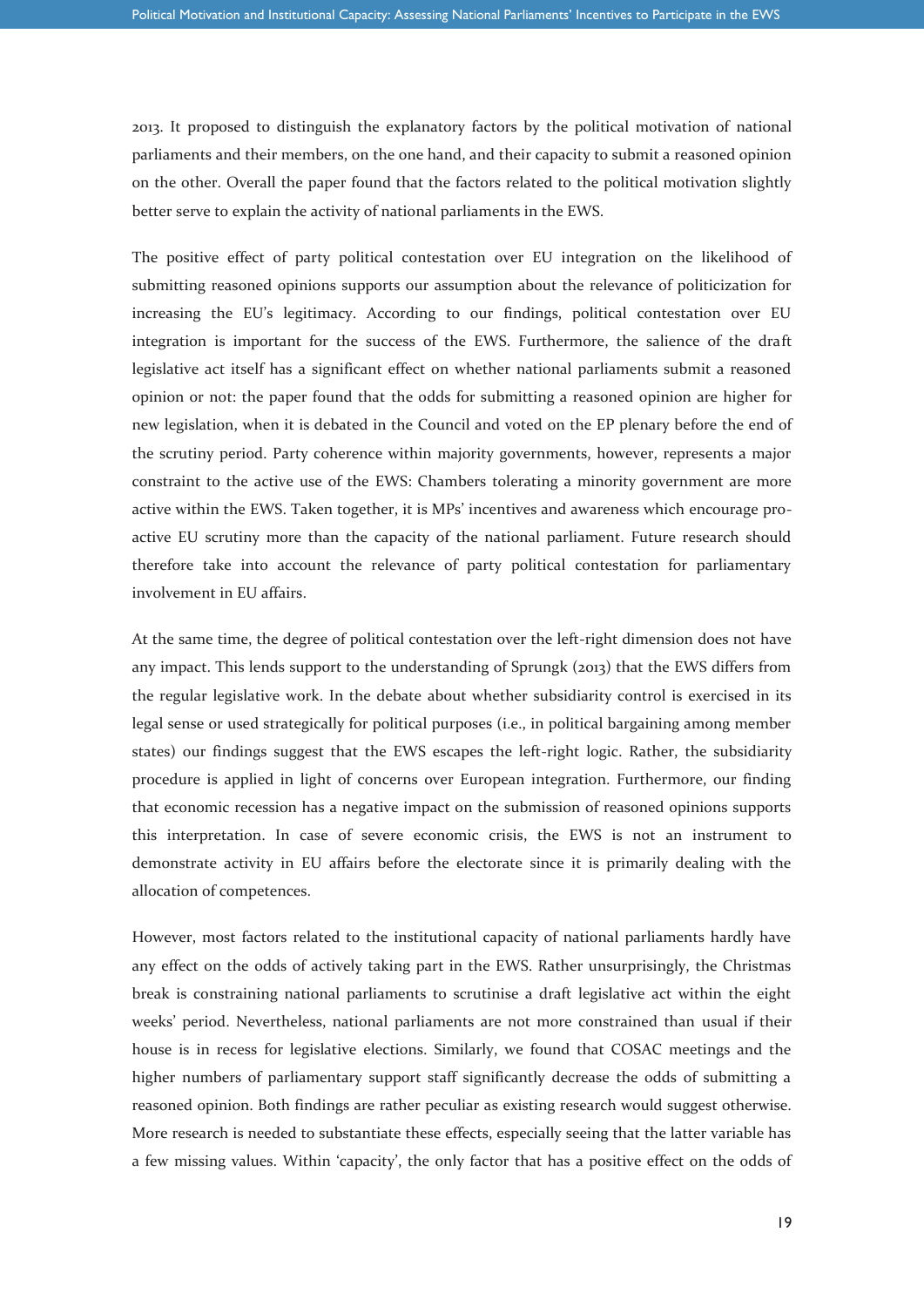submitting reasoned opinions is when the sectoral committee is in charge of drafting them. The results therefore suggest that those parliaments which have undergone 'mainstreaming' (see Gattermann et al. 2013) are able to actively influence the functioning of the EWS. Future research might also find a way to statistically disentangle within- and between-country effects to further investigate the differentiated effects of political motivation and institutional capacity.

The advantages of our study, which lie in the systematic, large-N study of the incentives of 40 parliamentary chambers across Europe, represent pitfalls at the same time. Not only are we unable to explain the negative effects of either COSAC meetings or administrative support; but we are also not able to account for any informal coordination between national parliaments, such as through IPEX or via National Parliaments Permanent Representatives (e.g., see Neuhold 2011). Informal coordination might trigger incentives to submit a reasoned opinion, especially seeing that the yellow card requires at least 18 reasoned opinions (see Cooper 2013). Furthermore, while we control for some time effects, we are unable to account for the path dependence of an individual chamber. Some national parliaments might become disheartened over time when seeing that their reasoned opinions hardly have any impact: their opinion does not necessarily translate into policy (see Raunio 2010). Conversely, some national parliaments might develop new, cost-efficient internal procedures over time to participate in the EWS. Lastly, our analysis rests on the assumption – in line with rational choice theory – that national parliaments and their members have complete information about the developments at the EU level suggesting that they are able to assess the salience of a legislative proposal. Our results imply they have, but they could also be triggered by other explanatory factors. Future research should further investigate this phenomenon.

The EWS gave national parliaments a new opportunity to actively scrutinise the allocation of competences between member states and the EU. Despite the low frequency of reasoned opinions by national parliaments, we believe that the EWS has the potential to contribute to combatting the EU democratic deficit (see Føllesdal and Hix 2006) because it is mainly their political motivation, rather than sheer capacity, which matters for the degree to which they become involved. Their activity in the EWS is particularly influenced by party political contestation over EU integration and dependent on the salience of draft legislative acts themselves. Thereby they provide a political linkage between EU policy-making and their represented in the domestic context. These results may thus also inform proposals for greater democratic self-government at the national level (Chalmers 2013).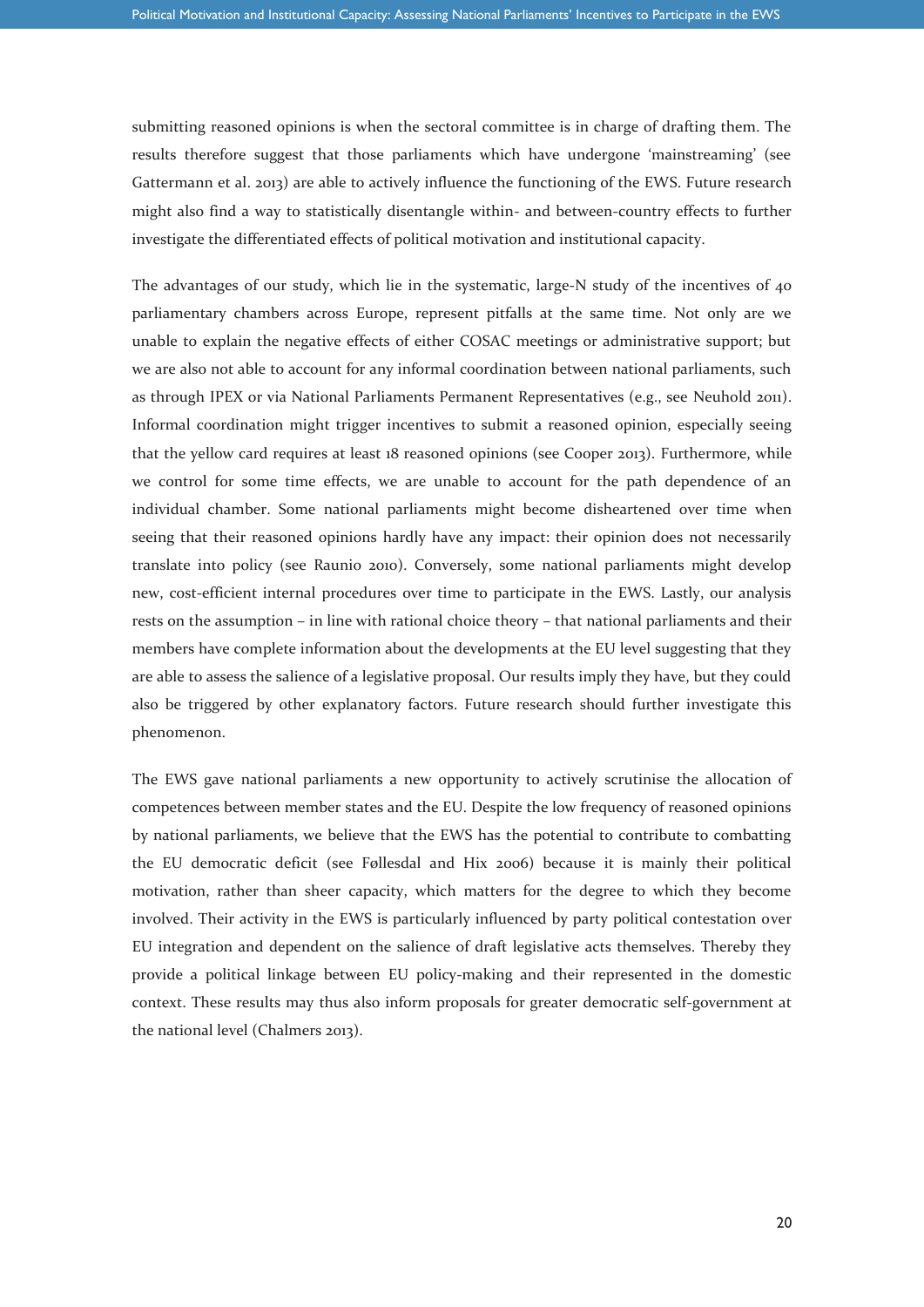#### **Bibliography**

- Alvarez, R. Michael, and Jonathan Nagler (2004). 'Party system compactness: consequences and measures', *Political Analysis*, 12:1, 46-62.
- Bakker, Ryan, Catherine de Vries, Erica Edwards, Liesbet Hooghe, Seth Jolly, Gary Marks, Jonathan Polk, Jan Rovny, Marco Steenbergen, and Milada Anna Vachudova (2012). 'Measuring Party Positions in Europe: The Chapel Hill Expert Survey Trend File, 1999-2010', *Party Politics*, prepublished November 20, 2012, DOI:10.1177/1354068812462931.
- Bellamy, Richard, and Sandra Kröger (2012). 'Domesticating the Democratic Deficit? The Role of National Parliaments and Parties in the EU's System of Governance', *Parliamentary Affairs*, Advance Access published August 23, 2012, DOI:10.1093/pa/gss045.
- Chalmers, Damain (2013). 'Democratic Self-Government in Europe: Domestic Solutions to the EU Legitimacy Crisis', *Policy Network Paper*, 15 May 2013
- Cooper, Ian (2012). 'A 'Virtual Third Chamber' for the European Union? National Parliaments after the Treaty of Lisbon', *West European Politics*, 35:3, 441-465.
- Cooper, Ian (2013). 'A Yellow Card for the Striker: How National Parliaments Defeated EU Strikes Regulation'. European Union Studies Association Meeting, Baltimore.
- De Ruiter, Rik (2013). [Under the radar? National parliaments and the ordinary legislative](http://www.tandfonline.com/doi/abs/10.1080/13501763.2012.760328)  [procedure in the European Union´](http://www.tandfonline.com/doi/abs/10.1080/13501763.2012.760328), *[Journal of European Public Policy](http://www.tandfonline.com/toc/rjpp20/20/8)*, 20:8, 1196-1212.
- De Vries, Catherine E. (2007). 'Sleeping Giant: Fact or Fairytale? How European Integration Affects National Elections', *European Union Politics*, 8:3, 363–85.
- De Wilde, Pieter (2011). 'No Polity for Old Politics? A Framework for Analyzing the Politicization of European Integration', *Journal of European Integration*, 33:5, 559-575.
- De Wilde, Pieter (2012). 'Why the Early Warning Mechanism does not Alleviate the Democratic Deficit', *OPAL Online Paper Series*, 2012/6.
- European Parliament (2013). 'European Parliament Database on reasoned opinions and contributions 2012/2013'. [www.ipex.eu/IPEXL-WEB/epdoc.do](http://www.ipex.eu/IPEXL-WEB/epdoc.do) (last retrieved: 24 Aug 2013).
- Eurostat. GDP and main components volumes 2013. [http://appsso.eurostat.ec.europa.eu/nui/show.do?dataset=nama\\_gdp\\_k](http://appsso.eurostat.ec.europa.eu/nui/show.do?dataset=nama_gdp_k) (last retrieved: 16 Jul 2013; last updated on 15 July 2013).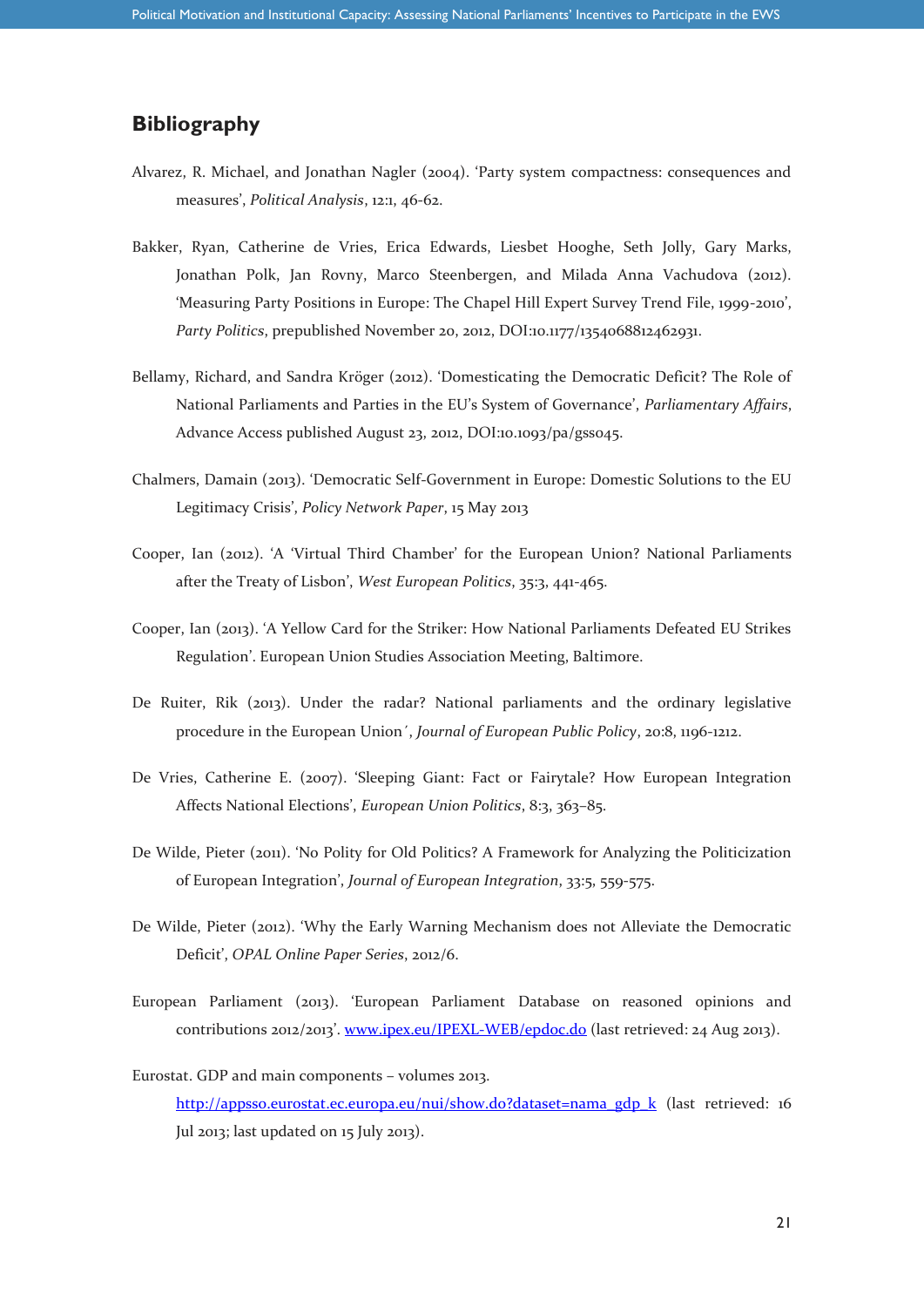- Føllesdal, Andreas, and Simon Hix (2006). Why there is a Democratic Deficit in the EU: A Response to Majone and Moravcsik. *Journal of Common Market Studies* 44:3, 533-562.
- Fraga, Ana (2005). 'After the Convention: The future role of National Parliaments in the European Union (and the day after … nothing will happen)', *The Journal of Legislative Studies*, 11:3-4, 490-507.
- Gattermann, Katjana (2013). 'Brussels Calling!? Understanding National Parliamentarians' participation in inter-parliamentary committee meetings'. European Union Studies Association Meeting, Baltimore.
- Gattermann, Katjana, Anna-Lena Högenauer, and Ariella Huff (2013). 'National Parliaments After Lisbon: Towards Mainstreaming of EU Affairs?' *OPAL Online Paper* No. 13/2013.
- Green-Pedersen, Christoffer (2012): A Giant Fast Asleep? Party Incentives and the Politicisation of European Integration, in: *Political Studies* 60: 115-130.
- Hefftler, Claudia (2013). Nationale Parlamente, in: Weidenfeld, Werner, and Wolfgang Wessels (eds), Jahrbuch der Europäischen Integration 2012, Nomos: Baden-Baden, 355-360.
- Hegeland, Hans (forthcoming): 'The Swedish Parliament and EU Affairs: from reluctant to Europeanized, in: Hefftler, Claudia, Christine Neuhold, Olivier Rozenberg, Julie Smith, and Wolfgang Wessels. (eds): Palgrave Handbook on National Parliaments and the European Union, Basingstoke / Hampshire: Palgrave Macmillan.
- Hegeland, Hans, and Christine Neuhold (2002). 'Parliamentary Participation in EU Affairs in Austria, Finland and Sweden: Newcomers with Different Approaches', European Integration Online Papers, 6:10, available online at http://eiop.or.at/eiop/texte/2002- 010a.htm
- Hooghe, Liesbeth, Ryan Bakker, Anna Brigevich, Catherine de Vries, Erica Edwards, Gary Marks, Jan Rovny, and Marco Steenbergen (2010). 'Reliability and Validity of Measuring Party Positions: The Chapel Hill Expert Surveys of 2002 and 2006', *European Journal of Political Research*, 42:4, 684-703.
- Hooghe, Liesbeth, and Gary Marks (2009). 'A Postfunctionalist Theory of European Integration: From Permissive Consensus to Constraining Dissensus', *British Journal of Political Science*, 39:1, 1-23.
- Interparliamentary Union (2013). 'Global Parliamentary Report'. [http://www.ipu.org/gpr](http://www.ipu.org/gpr-e/data/index.htm)[e/data/index.htm](http://www.ipu.org/gpr-e/data/index.htm) (last retrieved: 16 Jul 2013)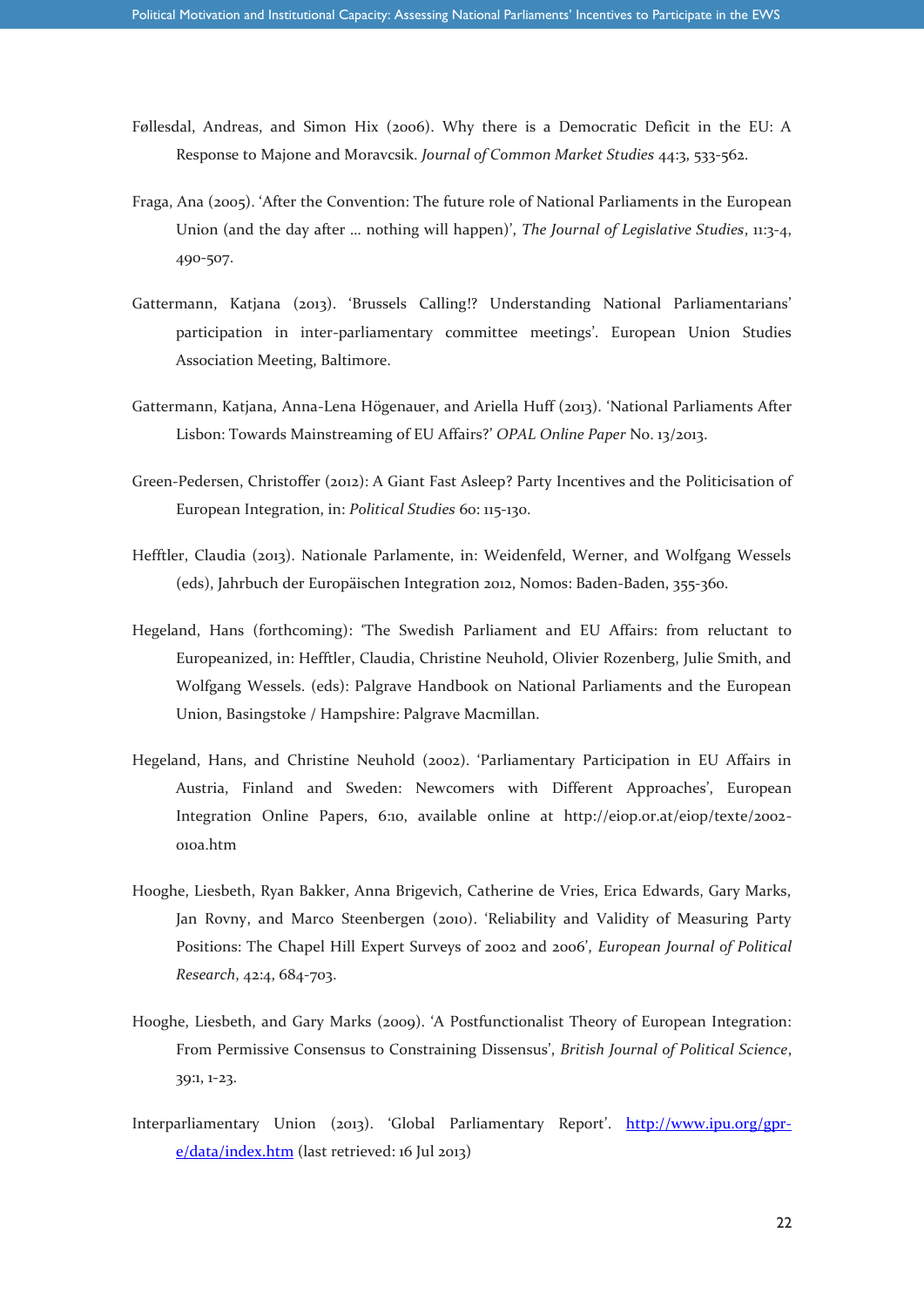- Jančić, Davor (2012). 'The Barroso Initiative: Window Dressing or Democratic Boost?', *Utrecht Law Review*, 8:1, 78-91.
- Kiiver, Philipp (2006). *The national parliaments in the European Union: A critical view on EU constitution building*. The Hague: Kluwer Law International.
- Kiiver, Philipp (2011). 'The conduct of subsidiarity checks of EU legislative proposals by national parliaments: analysis, observations and practical recommendations', *ERA Forum*, 12:4, 535- 547.
- King, Gary, and Langche Zeng (1999). 'Logistic Regression in Rare Events Data', Department of Government, Harvard University, http://GKing.Harvard.Edu.
- King, Gary, and Langche Zeng (1999). 'Estimating Absolute, Relative, and Attributable Risks in Case-Control Studies', Department of Government, Harvard University, [http://GKing.Harvard.Edu.](http://gking.harvard.edu/)
- Knutelská, Viera (2011). 'National Parliaments as New Actors in the Decision-making Process at the European Level.' *Journal of Contemporary European Research,* 7:3, 327-344.
- Kriesi, Hanspeter *(*2007*).* 'The Role of European Integration in National Election Campaigns'*, European Union Politics,* 8*:*1*,* 83*-*108*.*
- Legislative Dialogue Unit of the European Parliament/ Directorate for Relations with National Parliaments (2013). 'National Parliaments' internal procedures for subsidiarity checks'. [http://www.europarl.europa.eu/webnp/webdav/site/myjahiasite/shared/Publications/subsi](http://www.europarl.europa.eu/webnp/webdav/site/myjahiasite/shared/Publications/subsidiarity%20procedures/Table%20internal%20procedures%20for%20subsidiarity%20check%2008.04.13.pdf) [diarity%20procedures/Table%20internal%20procedures%20for%20subsidiarity%20check%](http://www.europarl.europa.eu/webnp/webdav/site/myjahiasite/shared/Publications/subsidiarity%20procedures/Table%20internal%20procedures%20for%20subsidiarity%20check%2008.04.13.pdf) [2008.04.13.pdf](http://www.europarl.europa.eu/webnp/webdav/site/myjahiasite/shared/Publications/subsidiarity%20procedures/Table%20internal%20procedures%20for%20subsidiarity%20check%2008.04.13.pdf) (last retrieved: 28 Aug 2013)
- Neuhold, Christine (2011). 'Late Wake-up Call or Early Warning? Parliamentary Participation and Cooperation in Light of the Lisbon Treaty'. UACES Conference, London.
- Paskalev, Vesselin (2009). 'Lisbon Treaty and the [Possibility of a European Network Demoi-](http://cadmus.eui.eu/dspace/handle/1814/13005)cracy', *[European University Institute Working Paper](http://cadmus.eui.eu/dspace/handle/1814/13005)*, LAW 2009/20.
- Raunio, Tapio (2005). 'Holding Governments Accountable in European Affairs: Explaining Cross-National Variation', *Journal of Legislative Studies*, 11:3-4, 319-342.
- Raunio, Tapio (2009). 'National parliaments and European integration: What we know and agenda for future research', *Journal of Legislative Studies*, 15:4, 317-334.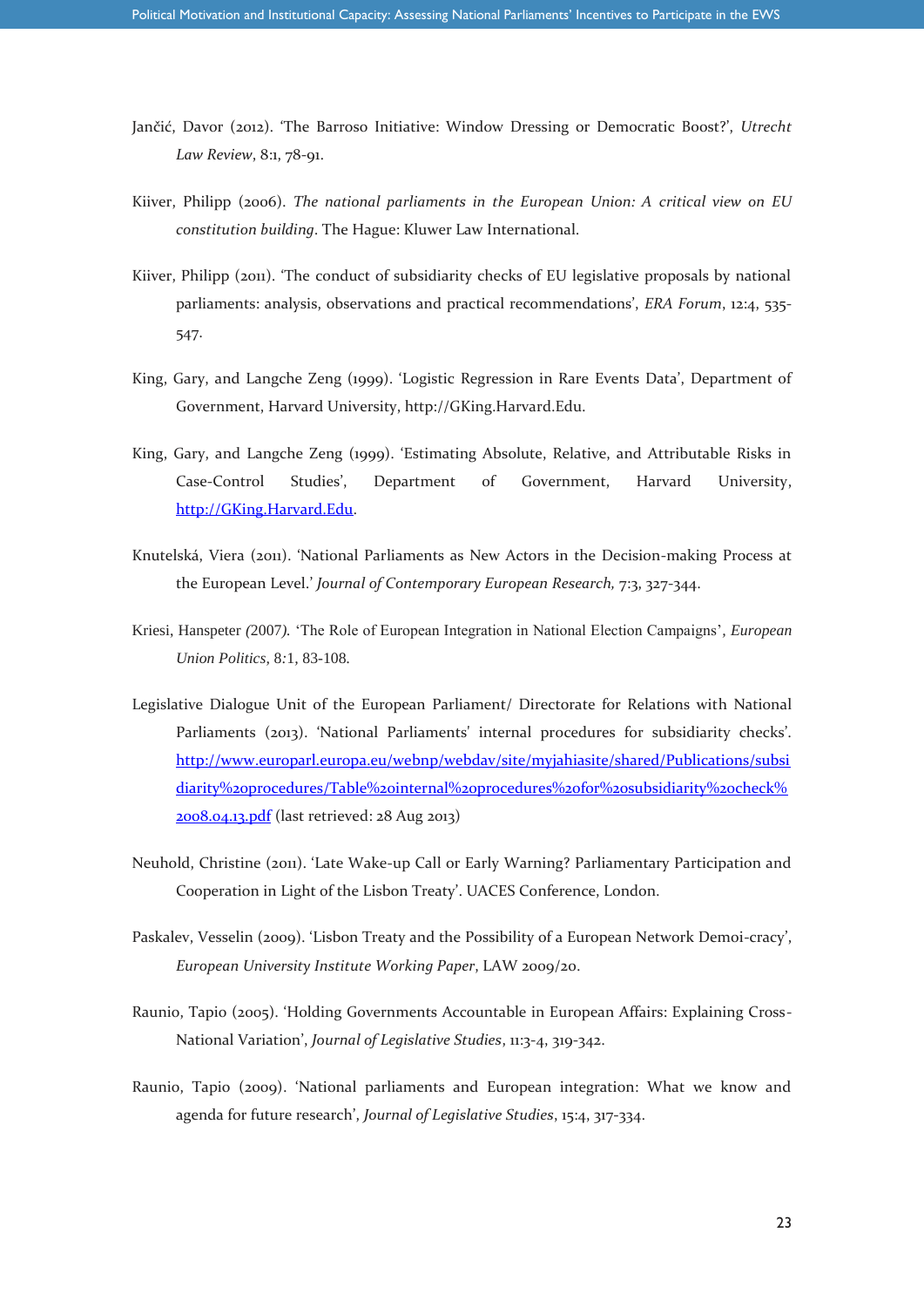- Raunio, Tapio (2010). 'Destined for Irrelevance? Subsidiarity Control by National Parliaments', *Real Instituto Elcano Working Paper*, 36:2010, 1-9.
- Schuck, Andreas R.T., Georgios Xezonakis, Matthijs Elenbaas, Susan A. Banducci, and Claes H. de Vreese (2011). 'Party contestation and Europe on the news agenda: The 2009 European Parliamentary Elections', *Electoral Studies*, 30:1, 41-52.
- Sprungk, Carina (2013). 'A New Type of Representative Democracy? Reconsidering the Role of National Parliaments in the European Union', *Journal of European Integration*, 35:5, 547- 563.
- Steenbergen, Marco R., *and David J.* Scott *(*2004*)* 'Contesting Europe? The Salience of European Integration as a Party Issue'*, in* Gary Marks *(ed.),* European Integration and Political Conflict*. Cambridge: Cambridge University Press,* 165*-*92*.*
- Tomz, Michael, Gary King, and Langche Zeng (1999). 'RELOGIT: Rare Events Logistic Regression, Version 1.1', Cambridge, MA: Harvard University, October 1, http://gking.harvard.edu/
- Winzen, Thomas (2012). 'National Parliamentary Control of European Union Affairs: A Crossnational and Longitudinal Comparison', *West European Politics*, 35:3, 657-672.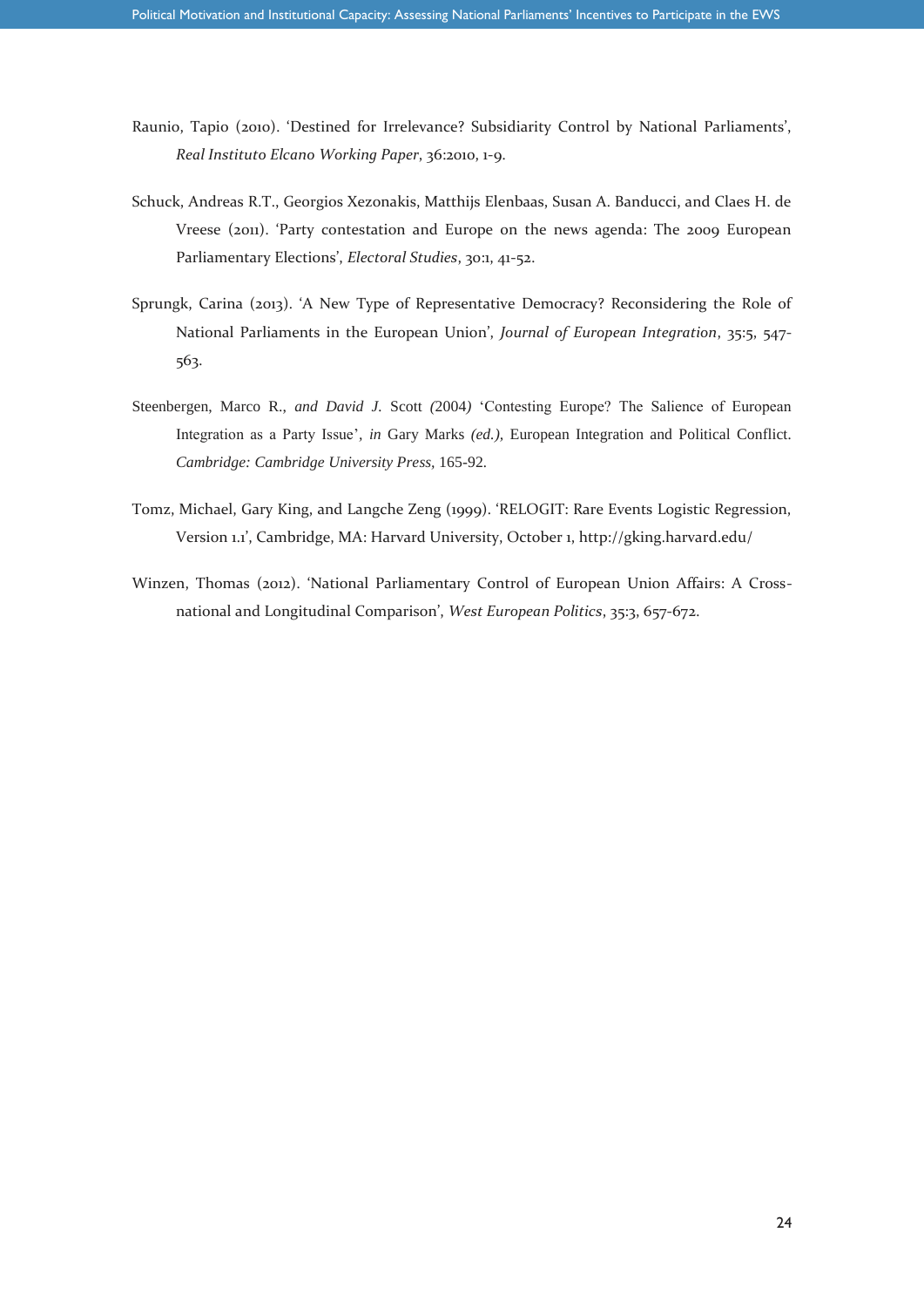# **Appendix**

#### **Table A1**Descriptive statistics of the dependent variable

|                           |       | Min | Max | м     | SD    |
|---------------------------|-------|-----|-----|-------|-------|
| Reasoned opinion provided | 13680 |     |     | 0.017 | 0.130 |

**Table A2** Descriptive statistics of the continuous independent variables

|                           | <b>Valid</b><br>N | <b>Missing</b> | Min  | <b>Max</b> | M       | <b>SD</b> | <b>Notes</b>                                                                                                         |
|---------------------------|-------------------|----------------|------|------------|---------|-----------|----------------------------------------------------------------------------------------------------------------------|
| Length EU<br>member       | 13680             | $\pmb{0}$      | 3.00 | 61.00      | 28.02   | 21.89     |                                                                                                                      |
| Year                      | 13680             | 0              | 2010 | 2013       | 2011.17 | .90       |                                                                                                                      |
| <b>EU Party</b><br>PolCon | 10699             | 2981           | 1.42 | 17.78      | 11.29   | 3.96      | Data missing for: LU,<br>CY.<br>MT,<br>DE                                                                            |
| LR Party<br>PolCon        | 10699             | 2981           | 8.40 | 26.27      | 18.96   | 3.96      | Bundesrat, SI Council,<br>and the elections in EL<br>June 2012, IT 2013,<br>RO 2012, SK 2012, SI<br>lower house 2011 |
| Staff per<br><b>MP</b>    | 12312             | 1368           | .48  | 8.06       | 2.83    | 1.57      | Data missing for: NL<br>Kamer,<br>Eerste<br>IT<br>IE<br>Senate,<br>both<br>chambers                                  |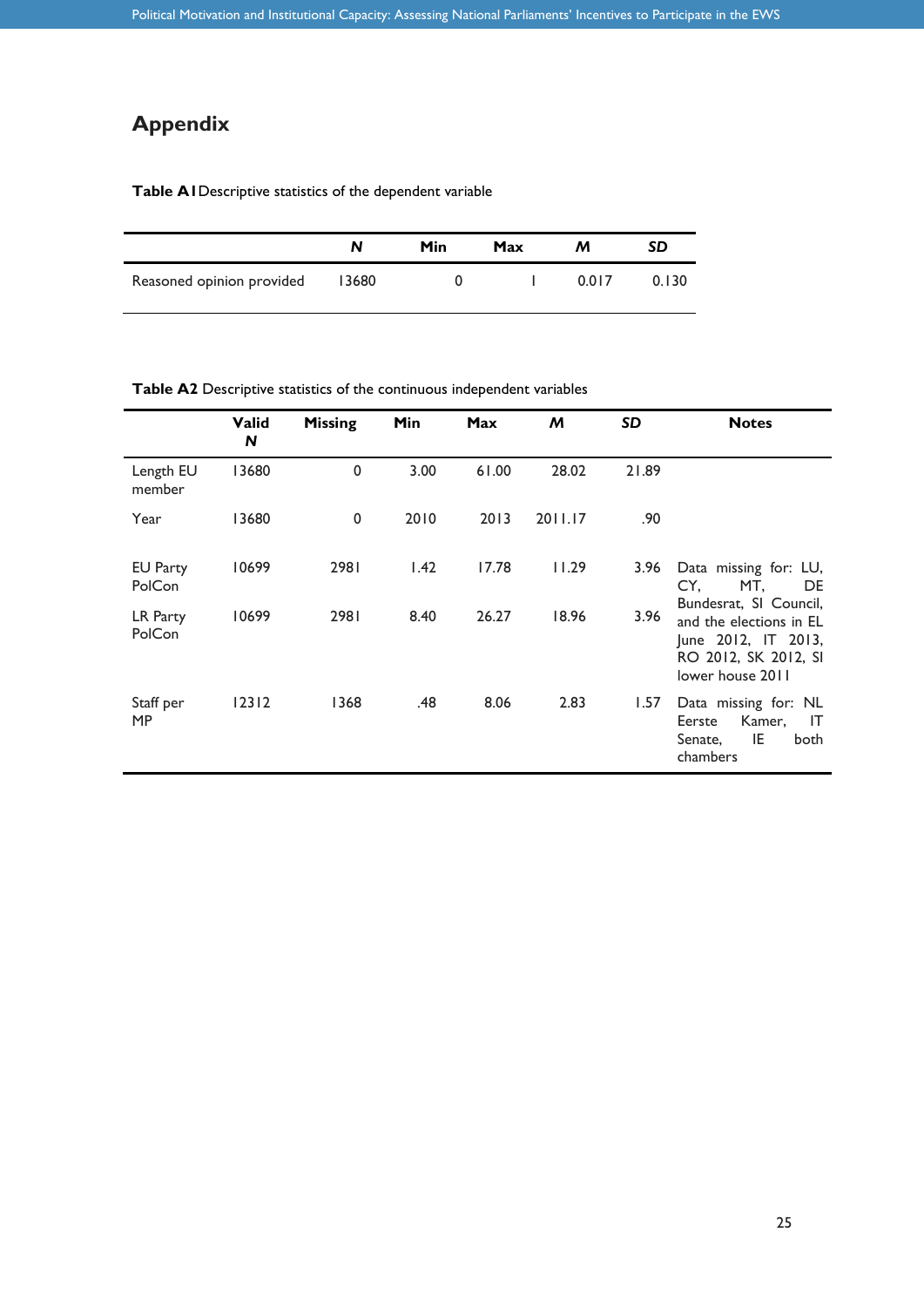| Variable        | <b>Categories</b> | $\mathbf N$ | $\%$  | Valid % | <b>Notes</b>                 |
|-----------------|-------------------|-------------|-------|---------|------------------------------|
| Election Year   | No                | 10116       | 73.9  | 73.9    |                              |
|                 | Yes               | 3564        | 26.1  | 26.1    |                              |
|                 | Total             | 13680       | 100.0 | 100.0   |                              |
| Christmas       | No                | 10040       | 73.4  | 73.4    |                              |
|                 | Yes               | 3640        | 26.6  | 26.6    |                              |
|                 | Total             | 13680       | 100.0 | 100.0   |                              |
| COSAC           | 0                 | 5280        | 38.6  | 38.6    |                              |
|                 | T                 | 8200        | 59.9  | 59.9    |                              |
|                 | $\overline{2}$    | 200         | 1.5   | 1.5     |                              |
|                 | Total             | 13680       | 100.0 | 100.0   |                              |
| New legislation | No                | 10080       | 73.7  | 73.7    |                              |
|                 | Yes               | 3600        | 26.3  | 26.3    |                              |
|                 | Total             | 13680       | 100.0 | 100.0   |                              |
| Council debate  | No                | 10400       | 76.0  | 76.0    |                              |
|                 | Yes               | 3280        | 24.0  | 24.0    |                              |
|                 | Total             | 13680       | 100.0 | 100.0   |                              |
| Vote in EP      | No                | 12920       | 94.4  | 94.4    |                              |
| committee       | Yes               | 760         | 5.6   | 5.6     |                              |
|                 | Total             | 13680       | 100.0 | 100.0   |                              |
| Vote in EP      | No                | 13400       | 98.0  | 98.0    |                              |
| plenary         | Yes               | 280         | 2.0   | 2.0     |                              |
|                 | Total             | 13680       | 100.0 | 100.0   |                              |
| Majority gov.   | No                | 1334        | 14.4  | 14.8    | Disregards<br>caretaker      |
|                 | Yes               | 7709        | 83.5  | 85.2    | (IT)<br>governments<br>2011- |
|                 | Total             | 9043        | 97.9  | 100.0   | 2013, EL 2012); excludes     |
|                 | System missing    | 9           | 2.1   |         | upper houses                 |
| Upper house     | No                | 9234        | 67.5  | 67.5    |                              |
|                 | Yes               | 4446        | 32.5  | 32.5    |                              |
|                 | Total             | 13680       | 100.0 | 100.0   |                              |
| Presidency      | No                | 12985       | 94.9  | 94.9    |                              |
|                 | Yes               | 695         | 5.1   | 5.1     |                              |
|                 | Total             | 13680       | 100.0 | 100.0   |                              |
| SC drafts RO    | No                | 11286       | 82.5  | 82.5    |                              |
|                 | Yes               | 2394        | 17.5  | 17.5    |                              |
|                 | Total             | 13680       | 100.0 | 100.0   |                              |
| EAC drafts RO   | No                | 6498        | 47.5  | 47.5    |                              |
|                 | Yes               | 7182        | 52.5  | 52.5    |                              |
|                 | Total             | 13680       | 100.0 | 100.0   |                              |
| Recession year  | No                | 9342        | 68.3  | 68.3    |                              |
| in MS           | Yes               | 4338        | 31.7  | 31.7    |                              |
|                 | Total             | 13680       | 100.0 | 100.0   |                              |

#### **Table A3** Frequencies of the categorical independent variables